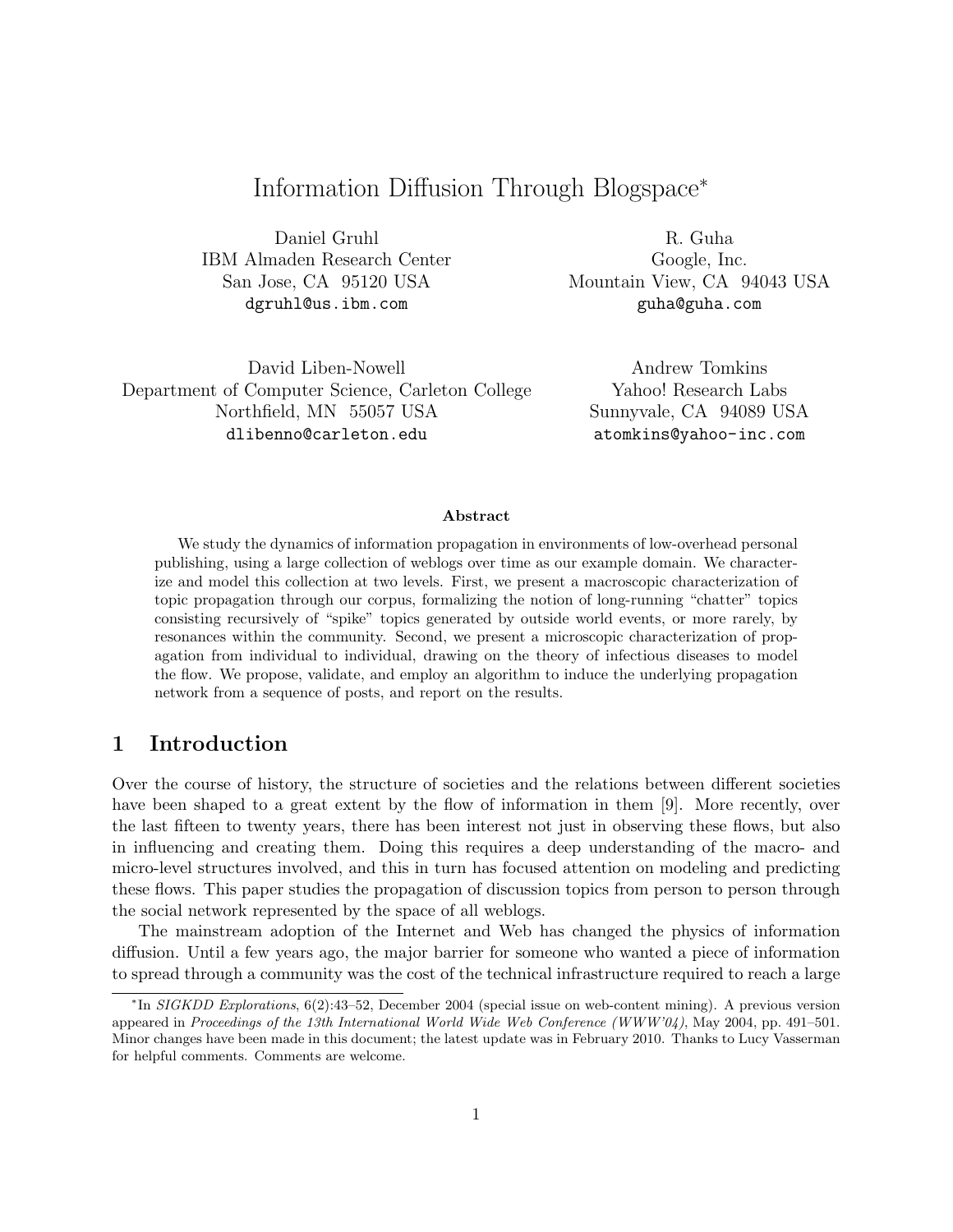number of people. Today, with widespread access to the Internet, this bottleneck has largely been removed. In this context, personal publishing modalities such as weblogs have become prevalent. Weblogs, or "blogs," are personal online diaries managed by easy-to-use software packages that allow single-click publishing of daily entries. The contents are observations and discussions ranging from the mainstream to the startlingly personal. There are several million weblogs in existence today. Unlike earlier mechanisms for spreading information at the grassroots level, weblogs are open to frequent widespread observation, and thus offer an inexpensive opportunity to capture large volumes of information flows at the individual level. Furthermore, recent electronic publication standards allow us to gather dated news articles from sources such as Reuters and the AP Newswire in order to analyze weblogs in the context of current affairs; these sources have enormous influence on the content of weblogs.

Weblogs typically manifest significant interlinking, both within entries, and in boilerplate matter used to situate the weblog in a neighborhood of other weblogs that participate in the same distributed conversation. Kumar et al. [19] analyze the "burstiness" of blogs, capturing bursts of activity within blog communities based on an analysis of the evolving link structure. Here, we focus instead on the propagation of topics from one blog to the next, based on the text of the weblog rather than its hyperlinks. Using this information, we seek to characterize information diffusion along two dimensions:

- Topics: We are interested in first identifying the set of postings that are about some topic, and then characterizing the different patterns into which the collection of postings about the topic may fall. We propose that topics are mostly composed of a union of *chatter* (ongoing discussion whose subtopic flow is largely determined by decisions of the authors) and *spikes* (short-term, high-intensity discussion of real-world events that are relevant to the topic). We develop a model to capture this observed structure.
- Individuals: Though the advent of personal publication gives everyone the same reach, individual behavior differs dramatically. We begin by characterizing four categories of individuals based on their typical posting behavior within the life cycle of a topic. We then develop a model for information diffusion based on the theory of the spread of infectious diseases; the parameters of the model capture how a new topic spreads from blog to blog. We give an algorithm to learn the parameters of the model based on real data, and apply the algorithm to real (and synthetic) blog data. As a result, we are able to identify particular individuals who are highly effective at contributing to the spread of "infectious" topics.

## 2 Related Work

There is a rich literature around propagation through networks that is relevant to our work, from a variety of fields ranging from thermodynamics to epidemiology to marketing. We provide here a broad survey of the area, with pointers to more detailed survey works where possible, and give some details around recent work in disease propagation that is closest in spirit to the models we present.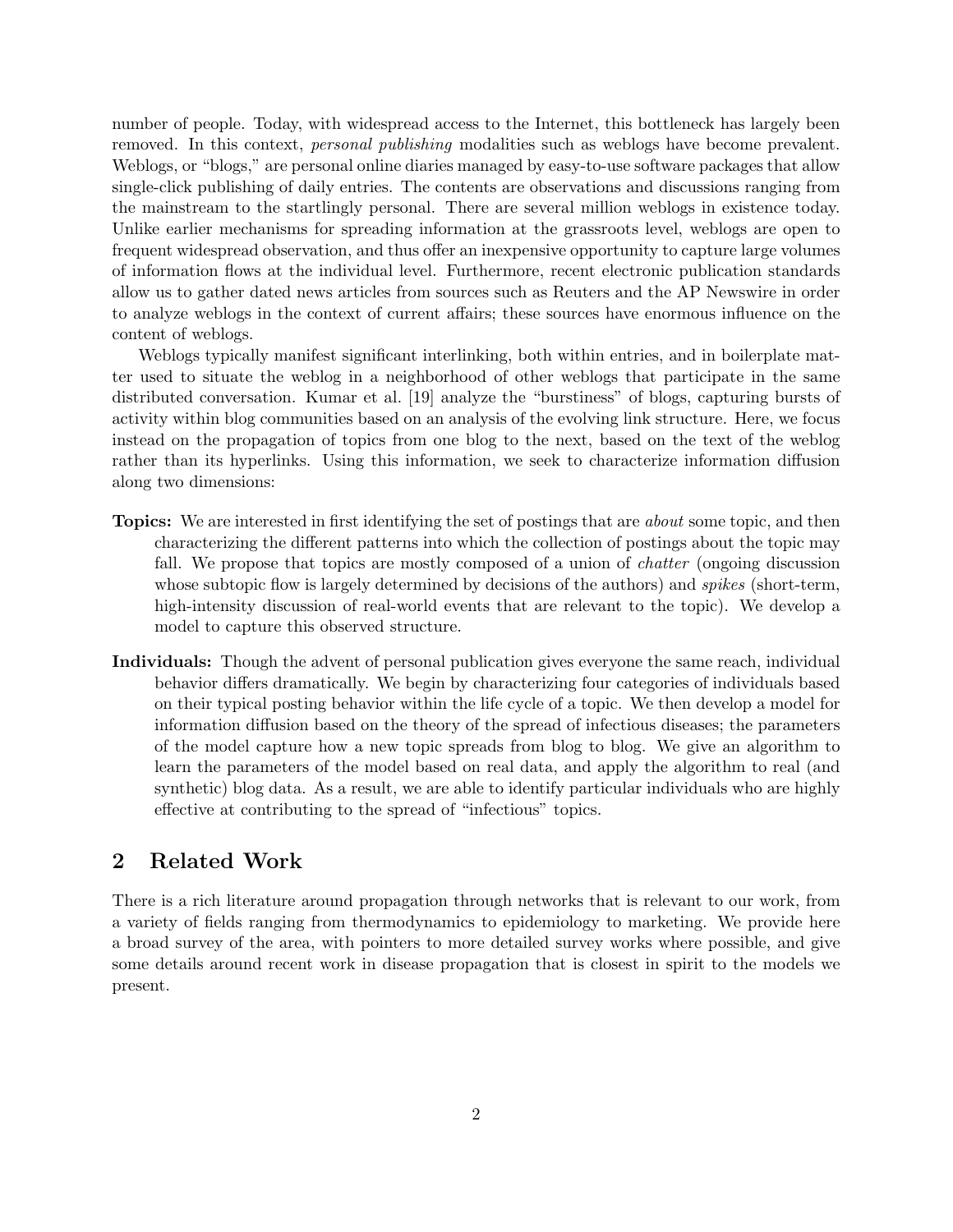### 2.1 Information Propagation and Epidemics

Much previous research investigating the flow of information through networks has been based upon the analogy between the spread of disease and the spread of information in networks. This analogy brings centuries of study of epidemiology to bear on questions of information diffusion. (See, for example, the book of Bailey [4] for some of the extensive work in this field.)

Classical disease-propagation models in epidemiology are based upon the cycle of disease in a host: a person is first *susceptible*  $(S)$  to the disease. If then exposed to the disease by an infectious contact, the person becomes *infected*  $(I)$  (and *infectious*) with some probability. The disease then runs its course in that host, who is subsequently *recovered*  $(R)$  (or *removed*, depending on the virulence of the disease). A recovered individual is immune to the disease for some period of time, but the immunity may eventually wear off. Thus SIR models diseases in which recovered hosts are never again susceptible to the disease—as with a disease conferring lifetime immunity, like chicken pox, or a highly virulent disease from which the host does not recover—while SIRS models the situation in which a recovered host eventually becomes susceptible again, as with influenza. In blogspace, one might interpret the SIRS model as follows: a blogger who has not yet written about a topic is exposed to the topic by reading the blog of a friend. She decides to write about the topic, becoming infected. The topic may then spread to readers of her blog. Later, she may revisit the topic from a different perspective, and write about it again.

Girvan et al. [11] study a SIR model *with mutation*, in which a node u is immune to any strain of the disease which is sufficiently close to a strain with which  $u$  was previously infected. They observe that for certain parameters it is possible to generate periodic outbreaks, in which the disease oscillates between periods of epidemic outbreak and periods of calm while it mutates into a new form. In blogspace, one could imagine the mutation of Arnold qua movie star into Arnold qua governor. (We observe this kind of ebb and flow in the popularity of various "spiky chatter"-type memes. See Section 4.2.1.)

Early studies of propagation took place on "fully mixed" or "homogeneous" networks in which a node's contacts are chosen randomly from the entire network. Recent work, however, focuses on more realistic models based on social networks. In a model of small-world networks defined by Watts and Strogatz [28], Moore and Newman [21] are able to calculate the minimum transmission probability for which a disease will spread from one seed node to infect a constant fraction of the entire network (known as the *epidemic threshold*).

We now review some previous research on epidemic spreading on networks that follow a *power* law, in which the probability that the degree of a node is k is proportional to  $k^{-\alpha}$ , for a constant  $\alpha$  typically between 2 and 3. Many real-world networks have this property [20], including the social network defined by blog-to-blog links [19]. Pastor-Satorras and Vespignani [25] analyze an SIS model of computer virus propagation in power-law networks, showing that—in stark contrast to random or regular networks—the epidemic threshold is zero, so an epidemic will always occur. These results can be interpreted in terms of the robustness of the network to random edge failure, as follows. Suppose that each edge in the network is deleted independently with probability  $(1-\varepsilon)$ ; we consider the network "robust" if most of the nodes are still connected. It is easy to see that nodes that remain in the same component as some initiator  $v_0$  after the edge deletion process are exactly the same nodes that  $v_0$  infects according to the disease transmission model above. This question has been considered from the perspective of error tolerance of networks like the Internet: what happens to the network if a random  $(1 - \varepsilon)$ -fraction of the links in the Internet fail? Many researchers have observed that power-law networks exhibit extremely high error tolerance [2, 6].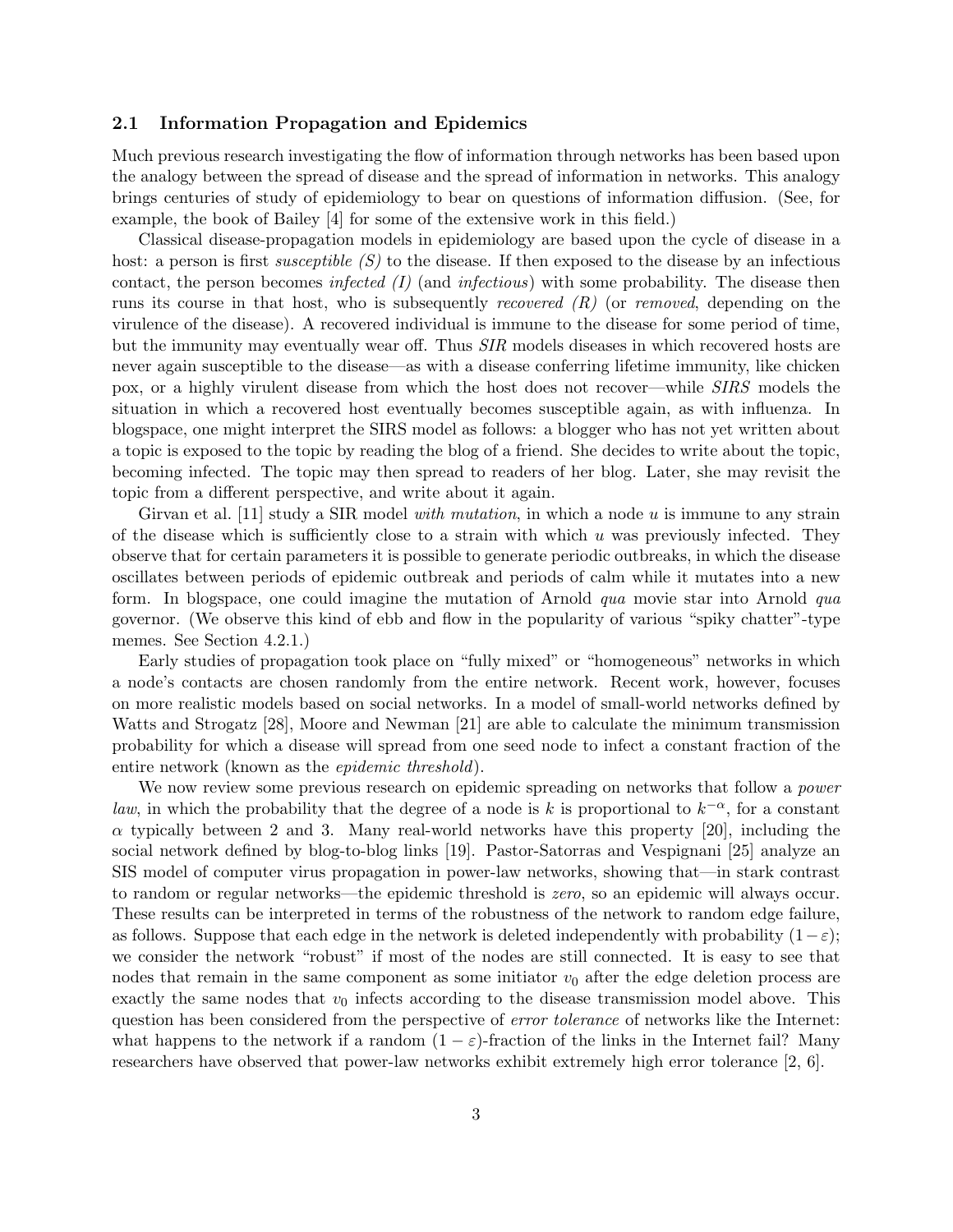In blogspace, however, many topics propagate without becoming epidemics, so such a model would be inappropriate. One refinement is to consider a more accurate model of power-law networks. Eguíluz and Klemm [10] have demonstrated a non-zero epidemic threshold under the SIS model in power-law networks produced by a certain generative model that takes into account the high clustering coefficient—the probability that two neighbors of a node are themselves neighbors found in real social networks [28]. Another refinement is to modify the transmission model. Wu et al. [30] consider the flow of information through real and synthetic email networks under a model in which the probability of infection decays as the distance to the initiator  $v_0$  increases. They observe that meme outbreaks under their model are typically limited in scope—unlike in the corresponding model without decay, where the epidemic threshold is zero—exactly as one observes in real data. Newman et al. [24] have also empirically examined the simulated spread of email viruses by examining the network defined by the email address books of a user community. Finally, Newman [23] is able to calculate properties of disease outbreaks, including the distribution of outbreak sizes and the epidemic threshold, for an SIR model of disease propagation.

### 2.2 The Diffusion of Innovation

The spread of a piece of information through a social network can also be viewed as the propagation of an innovation through the network. (For example, the URL of a website that provides an new, valuable service is such a piece of information.) In the field of sociology, there has been extensive study of the *diffusion of innovation* in social networks, examining the role of word of mouth in spreading innovations. At a particular point in time, some nodes in the network have adopted the innovation, and others have not. Two fundamental models for the process by which nodes adopt new ideas have been considered in the literature:

- Threshold models [14]. Each node u in the network chooses a threshold  $t_u \in [0,1]$ , typically drawn from some probability distribution. Every neighbor  $v$  of  $u$  has a nonnegative *connection* weight  $w_{u,v}$  so that  $\sum_{v \in \Gamma(u)} w_{u,v} \leq 1$ , and u adopts if and only if  $t_u \leq \sum_{\text{adopters}} v \in \Gamma(u) w_{u,v}$ .
- Cascade models [13]. Whenever a social contact  $v \in \Gamma(u)$  of a node u adopts, then u adopts with some probability  $p_{v,u}$ . (In other words, every time a person close to a person u adopts, there is a chance that  $u$  will decide to "follow"  $v$  and adopt as well.)

In the *Independent Cascade model* of Goldenberg, Eitan, and Muller [13], we are given a set of N nodes, some of which have already adopted. At the initial state, some non-empty set of nodes are "activated." At each successive step, some (possibly empty) set of nodes become activated. The episode is considered to be over when no new activations occur. The set of nodes are connected in a directed graph with each edge  $(u, v)$  labeled with a probability  $p_{u,v}$ . When node u is activated in step t, each node v that has an arc  $(u, v)$  is activated with probability  $p_{u,v}$ . This influence is independent of the history of all other node activations. (If  $v$  is not activated in that time step. then u will never activate v.) The *General Cascade model* of Kempe, Kleinberg, and Tardos [17] generalizes the Independent Cascade model—and also simultaneously generalizes the threshold models described above—by discharging the independence assumption.

Kempe et al. are interested in a related problem on social networks with a marketing motivation: assuming that innovations propagate according to such a model, and given a number  $k$ , find the k "seed" nodes  $S_k^*$  that maximize the expected number of adopters of the innovation if  $S_k^*$  adopt initially. (One can then give free samples of a product to  $S_k^*$ , for example.)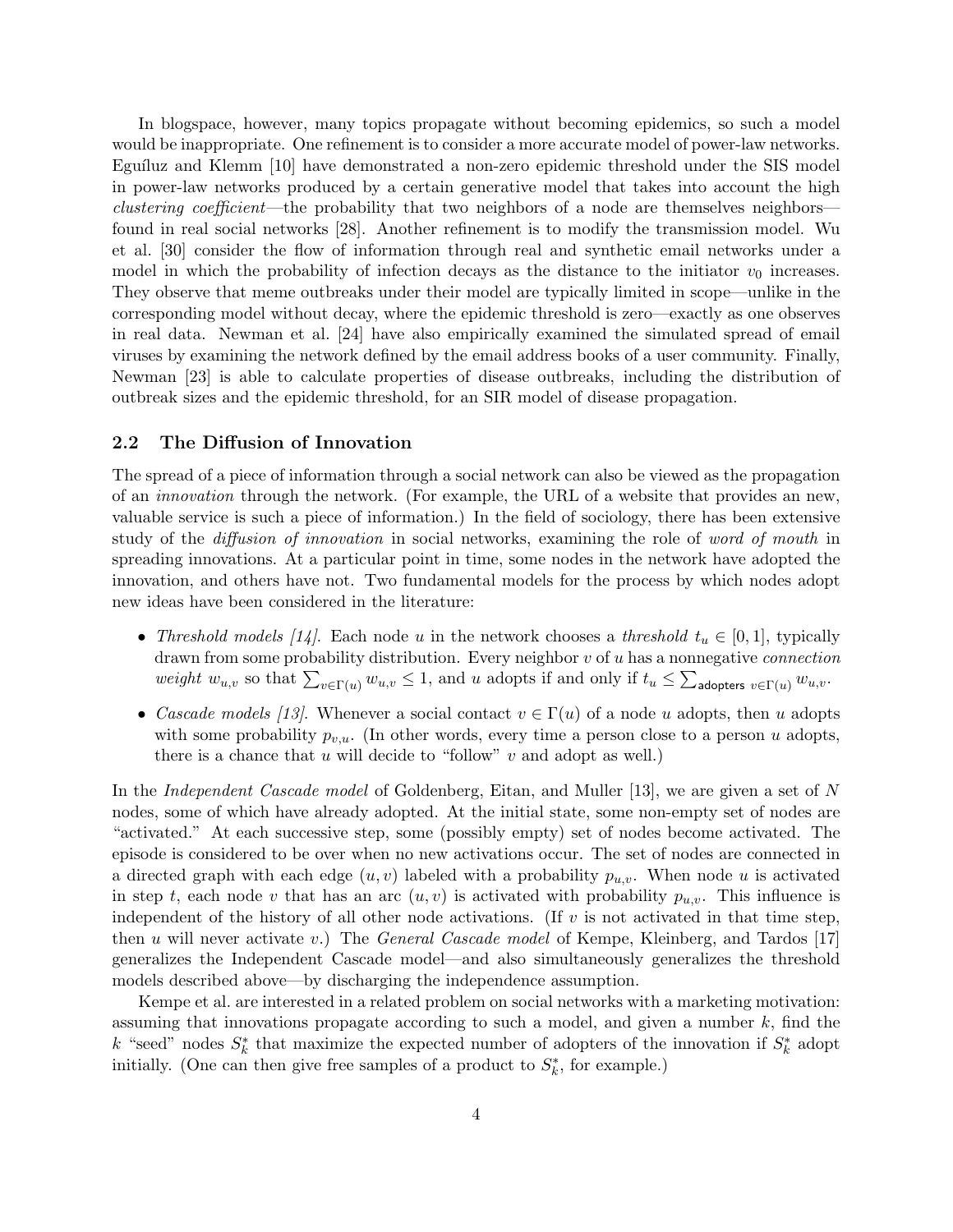### 2.3 Game-Theoretic Approaches

The propagation of information through a social network has also been studied from a gametheoretic perspective, in which one postulates an increase in utility for players who adopt the new innovation or learn the new information if enough of their friends have also adopted. (For example, each player chooses whether to switch from video tape to DVDs; a person with friends who have made the same choice can benefit by borrowing movies.) In blogspace, sharing discussion of a new and interesting topic with others in one's immediate social circle may bring pleasure or even increased status.

Morris [22] and Young [31] consider a setting like the following coordination game: in every time step, each node in a social network chooses a type  $\{0, 1\}$ . Here we interpret players of type one to have adopted the meme. Each player  $i$  receives a positive payoff for each of its neighbors that has the same type as  $i$ , in addition to an intrinsic benefit that  $i$  derives from its type. (Each player may have a distinct utility for adopting, depending on his inherent interest in the topic.) Suppose that all but a small number of players initially have type 0. Morris and Young explore the question of whether type 1's can "take over" the graph if every node chooses to switch to type 0 with probability increasing as the number of i's neighbors that are of type 0 increases.

There has also been work in the economics community on models of the growth of social networks when an agent  $u$  can selfishly decide to form a link with another agent  $v$ , who may have information that u desires to learn. There is a *cost* borne by u to establishing such a link, and a *profit* for the information which  $u$  learns through this link. This research explores properties of the social network which forms under this scenario [5, 16].

## 3 Corpus Details

One of the challenges in any study involving tens of thousands of publishers is the tracking of individual publications. Fortunately for us, most of the publishers, including the major media sources, now provide descriptions of their publications using RSS (rich site summary, or, occasionally, really simple syndication) [18]. RSS, which was originally developed to support the personalization of the Netcenter portal, has now been adopted by the weblog community as a simple mechanism for syndication. In the present work, we focus on RSS because of its consistent presentation of dates—a key feature for this type of temporal tracking.

Our corpus was collected by daily crawls of 11,804 RSS blog feeds. We collected 2K–10K blog postings per day—Sundays were low, Wednesdays high—across these blogs, for a total of 401,021 postings in our data set. (Each posting corresponds to an "item" entry in RSS.) Complementing this, we also crawled fourteen RSS channels from rss.news.yahoo.com hourly, to identify when topics were being driven by major media or real-world events, as opposed to arising within blogspace itself. The blog entries were stored as parent/child entities in WebFountain [29] and analyzed with a half-dozen special-purpose blog annotators to extract the various date formats popular in RSS, convert to UTF8, detag, etc.

See Figure 1 for the profile of blog postings within a day and from day-to-day, normalized by the poster's time zone. The most frequent posting is at 10AM. There is a pronounced dip at 6 and 7PM (the commute home? dinner? Must-See-TV?), an odd plateau between 2 and 3AM and a global minimum at 5AM. Posting seems to peak midweek, and dips considerably on weekends.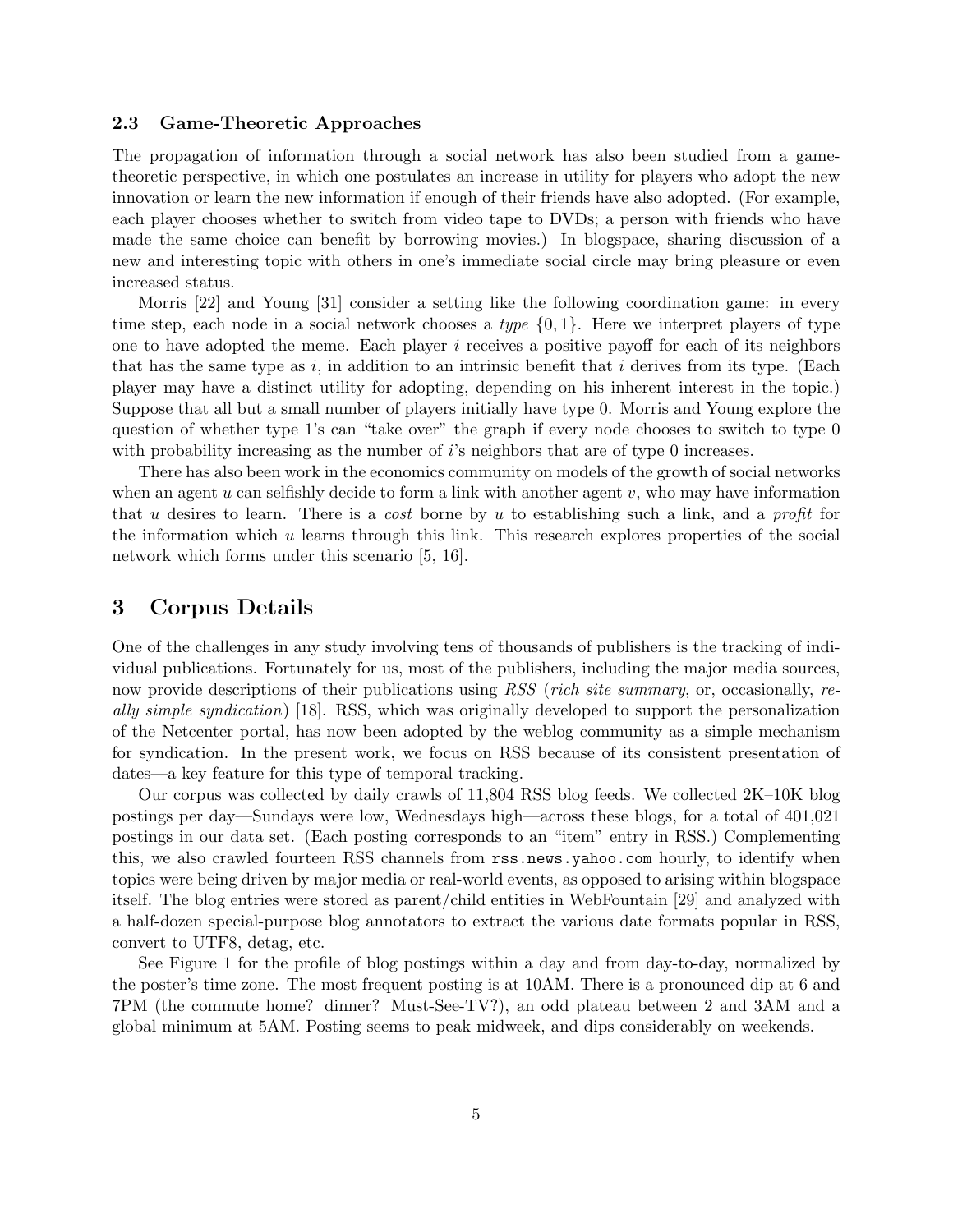

Figure 1: Number of blog postings (a) by time of day and (b) by day of week, normalized to the local time of the poster.

## 4 Characterization and Modeling of Topics

In this section, we explore the topics discussed in our data. We differentiate between two families of models: (i) horizon models, which aim to capture the long-term changes (over the course of months, years, or even decades) in the primary focus of discussion even as large chatter topics (like Iraq and Microsoft, as of this writing) wax and wane; and (ii) snapshot models, which focus on short-term behavior (weeks or months) while the background "chatter" topics are assumed to remain fixed. This paper explores snapshot models; we do not address horizon models, but instead raise the issue as an interesting open problem.

## 4.1 Topic Identification and Tracking

To support our goal of characterizing topic activity, we must first find and track topics through our corpus. The field of topic detection and tracking has studied this problem in depth for a number of years—NIST has run a series of workshops and open evaluation challenges [27]; see also, for example, [3]. Our requirements are somewhat different from theirs; we require schemes that provide views into a number of important topics at different levels (very focused to very broad), but rather than either high precision or high recall, we instead require that our detected set contain good representatives of all classes of topics. We have thus evaluated a range of simple techniques, chosen the ones that were most effective given our goals, and then manually validated different subsets of this broader set for use in particular experiments.

Our evaluations of these different techniques revealed some unexpected gaps in our intuition regarding blogspace; we give a brief walk-through here. First, we treated references to particular websites as topics, in the sense that bloggers would read about these "interesting" sites in another blog and then choose to write about them. However, while there are over 100K distinct links in our corpus, under 700 of them appear 10 times or more—not enough to chart statistically significant information flows. Next, we considered recurring sequences of words using sequential pattern mining [1]. We discovered under 500 such recurrent sequences, many of which represented automatically generated server text, or common phrases such as "I don't think I will" and "I don't understand why." We then turned to references to entities defined in the TAP ontology [15]. This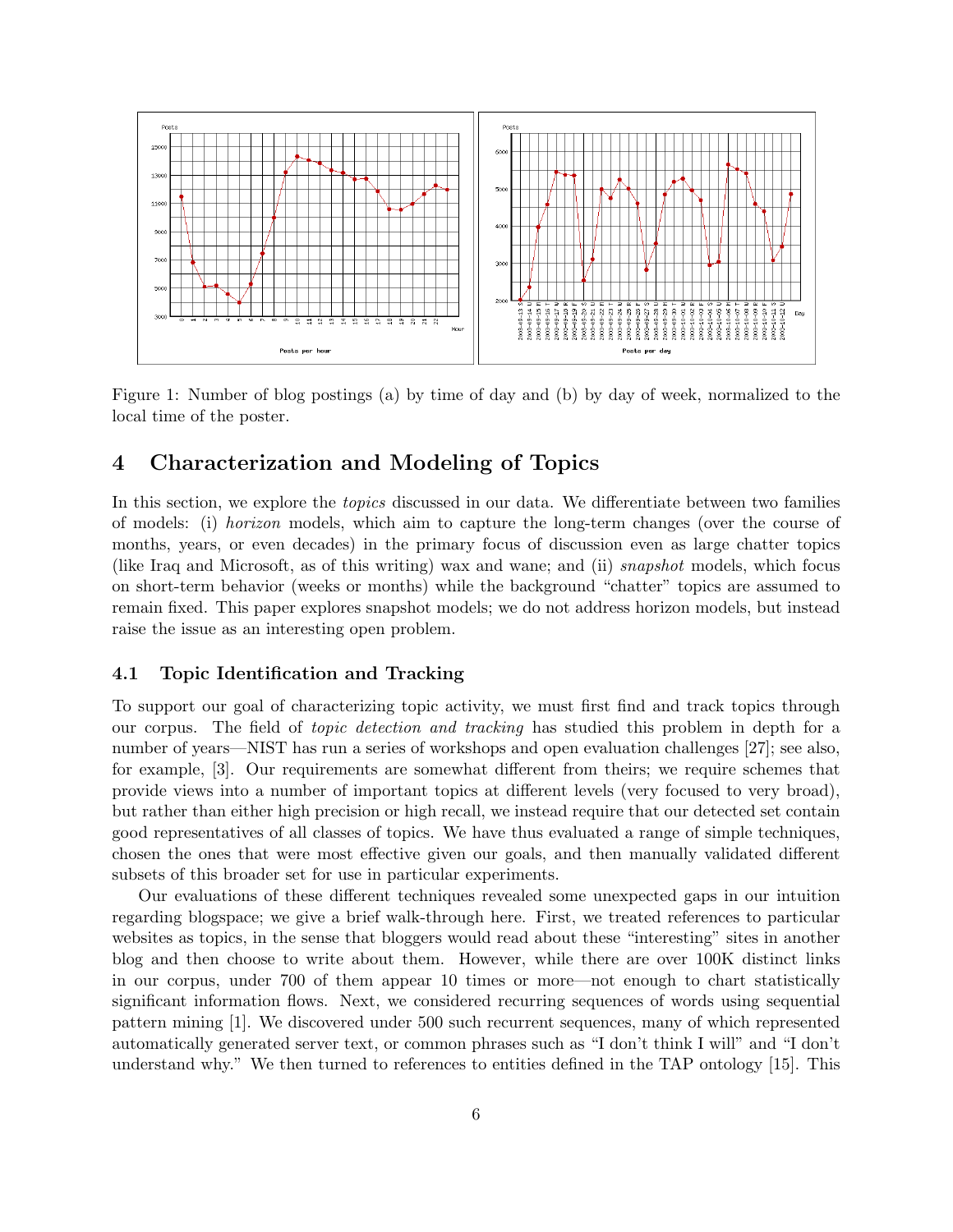| apple          | arianna | ashcroft          | astronaut  |
|----------------|---------|-------------------|------------|
| blair          | boykin  | bustamante        | chibi      |
| china          | davis   | diana             | farfarello |
| guantanamo     | harvard | kazaa             | longhorn   |
| schwarzenegger | udell   | siegfried         | wildfires  |
| zidane         |         | gizmodo microsoft | saddam     |

Table 1: Example topics identified during manual scan.

provided around 50K instances of references to 3700 distinct entities, but fewer than 700 of these entities occurred more than 10 times. The next two broader sets provided us with most of the fodder for our experiments. We began with a naive formulation of proper nouns: all repeated sequences of uppercase words surrounded by lowercase text. This provided us with 11K such features, of which more than half occurred at least 10 times. Finally, we considered individual terms under a ranking designed to discover "interesting" terms. We rank a term  $t$  by the ratio of the number of times that t is mentioned on a particular day i (the term frequency  $tf(i)$ ) to the average number of times t was mentioned on previous days (the cumulative inverse document frequency). More formally,  $t\text{fcid}f(i) = (i-1)tf(i)/\sum_{j=0}^{i-1} tf(j)$ . Using a threshold of  $tf(i) > 10$  and  $t\text{fcid}f(i) > 3$  we generate roughly 20,000 relevant terms.

All features extracted using any of these methods are then spotted wherever they occur in the corpus, and extracted with metadata indicating the date and blog of occurrence.

### 4.2 Characterization of Topic Structure

To understand the structure and composition of topics, we manually studied the daily frequency pattern of postings containing a large number of particular phrases. We analyzed the 12K individual words most highly ranked under the tfcidf ranking described above. Most of these graphs do not represent topics in a classical sense, but many do. We hand-identified 340 classical topics, a sample of which is shown in Table 1.

Next, based on our observations, we attempt to understand the structure and dynamics of topics by decomposing them along two orthogonal axes: internally driven, sustained discussion we call *chatter*; and externally induced sharp rises in postings we call *spikes*. We then refine our model by exploring the decomposition of these spikes into subtopics, so that a topic can be seen as the union of chatter and spikes about a variety of subtopics.

## 4.2.1 Topic = Chatter  $+$  Spikes

There is a community of bloggers interested in any topic that appears in postings. On any given day, some of the bloggers express new thoughts on the topic, or react to topical postings by other bloggers. This constitutes the chatter on that topic.

Occasionally, an event occurring in the real world induces a reaction from bloggers, and we see a spike in the number of postings on a topic. Spikes do not typically propagate through blogspace, in the sense that bloggers typically learn about spikes not from other blogs, but instead from a broad range of channels including mainstream media. Thus, we can assume all informed authors are aware of the topical event and have an opportunity to write about it.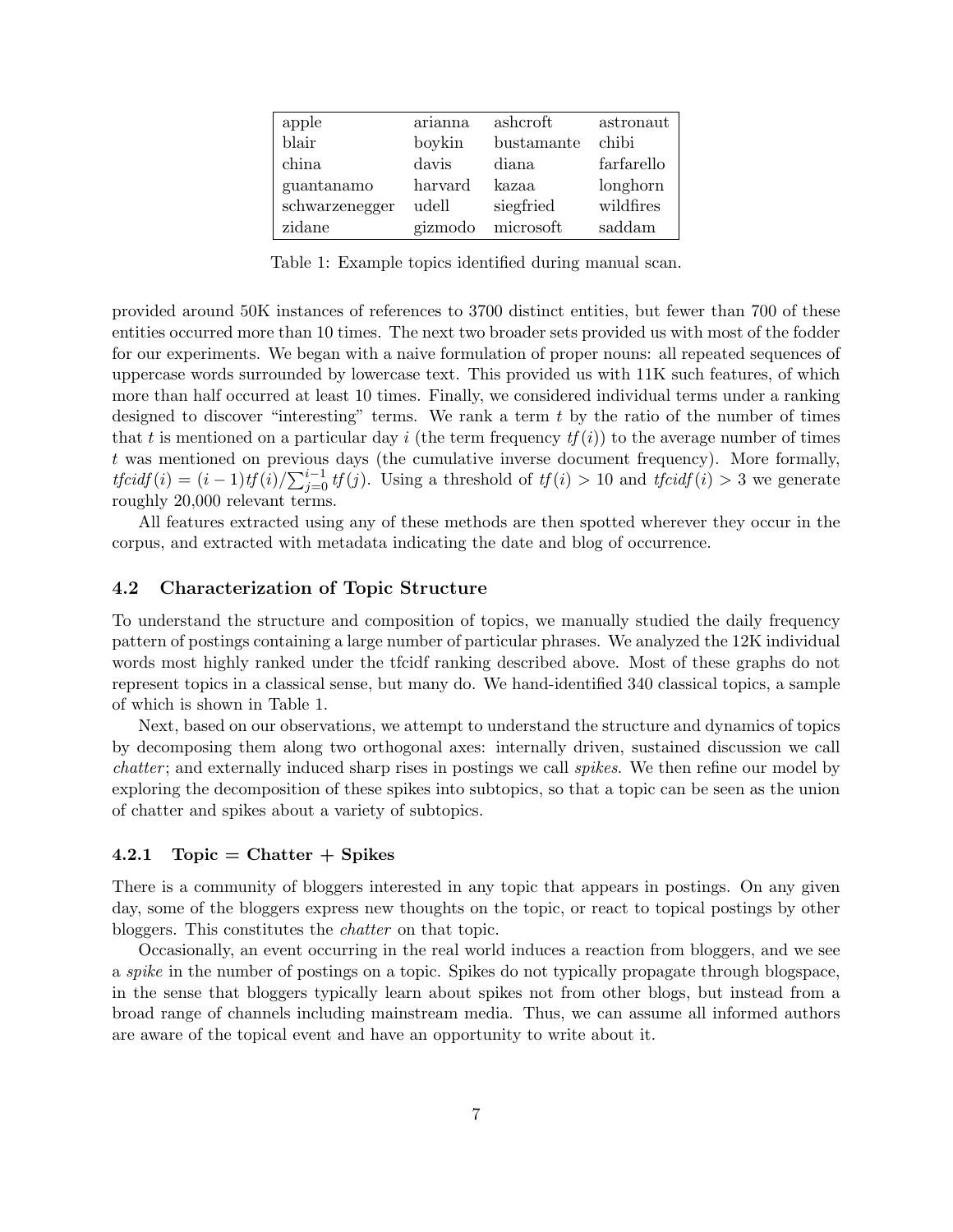

Figure 2: Three types of topic patterns: the topic "Chibi" (green line with single spike in center of graph) is Just Spike; "Microsoft" (blue line with peaks and valleys throughout graph) is Spiky *Chatter*; and "Alzheimer's" (red line with relatively flat content) is *Mostly Chatter*.

On rare occasions, the chatter reaches resonance, i.e., someone makes a posting to which everyone reacts sharply, thereby causing a spike. The main characteristic of resonance is that a spike arises from either no external input or a very small external input. The formation of order (a spike) out of chaos (chatter) has been observed in a variety of situations [26], though observation of our data reveals that this happens very rarely in blogspace. In fact, the only sustained block re-posting meme that we observed in our data consisted of the "aoccdrnig to rscheearch at an elingsh uinervtisy it deosn't mttaer in waht oredr the ltteers in a wrod are, the olny iprmoetnt tihng is taht the frist and lsat ltteer is at the rghit pclae" story which came out of nowhere, spiked and died in about 2 weeks (with most postings over a four-day period).

Depending on the average chatter level and pertinence of the topic to the real world, topics can be roughly placed into one of the following three categories, with examples shown in Figure 2:

- **Just Spike:** Topics which at some point during our collection window went from inactive to very active, then back to inactive. These topics have a very low chatter level. E.g., Chibi.
- Spiky Chatter: Topics which have a significant chatter level and which are very sensitive to external world events. They react quickly and strongly to external events, and therefore have many spikes. E.g., Microsoft.
- Mostly Chatter: Topics which were continuously discussed at relatively moderate levels through the entire period of our discussion window, with small variation from the mean. E.g., Alzheimer's.

Spiky Chatter topics typically have a fairly high level of chatter, with the community responding to external world events with a spike; their persistent existence is what differentiates Spiky Chatter from spikes. They consist of a superposition of multiple spikes, plus a set of background discussion unrelated to any particular current event. For example, the Microsoft topic contains numerous spikes (for example, a spike towards the end of our window around a major announcement about Longhorn, a forthcoming version of Windows) plus ongoing chatter of people expressing opinions or offering diatribes regarding the company and its products.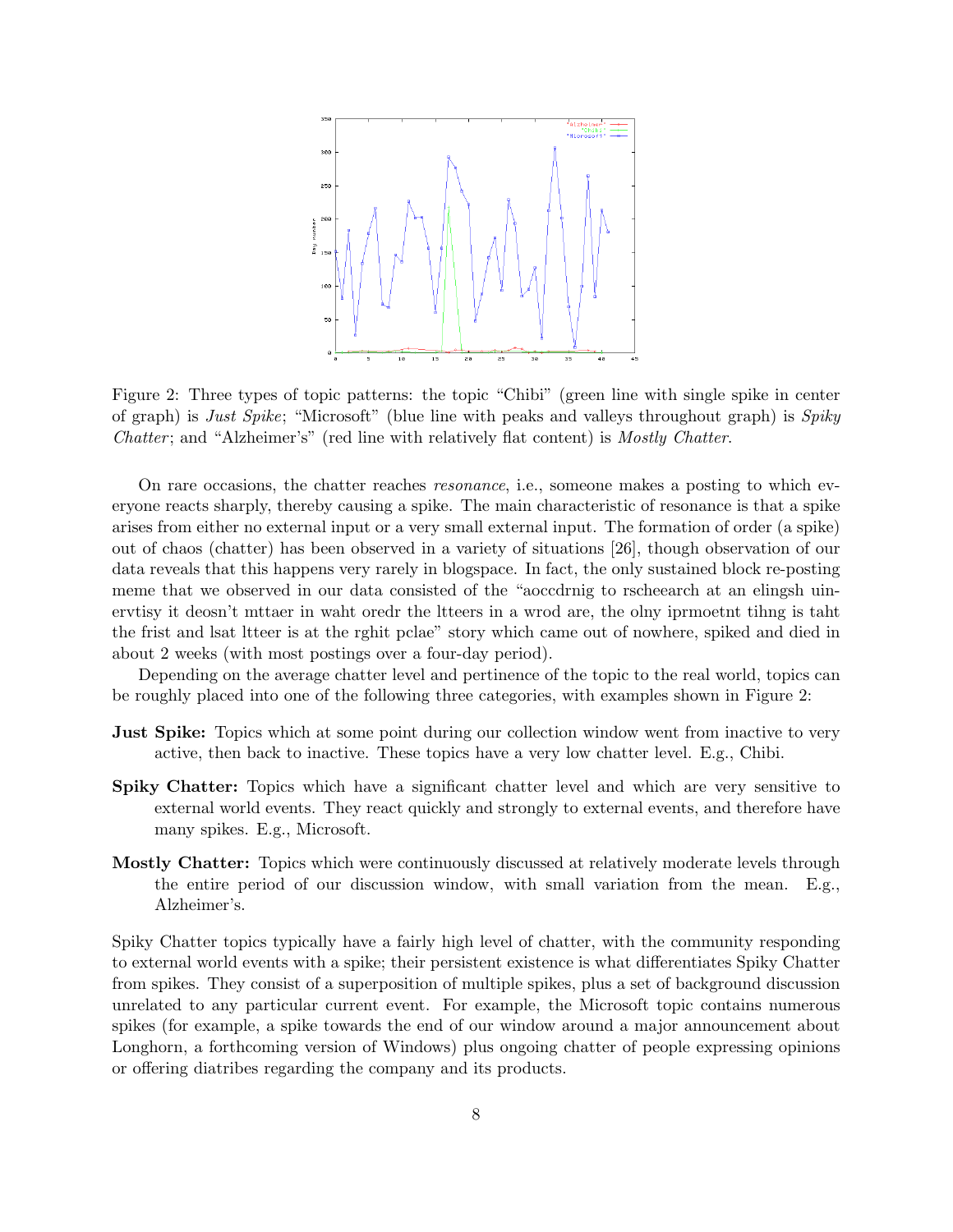| windows  | server    | services | longhorn   |
|----------|-----------|----------|------------|
| exchange | ie        | office   | msdn       |
| outlook  | msn       | gates    | redmond    |
| eolas    | <b>xp</b> | netscape | powerpoint |
| scoble   | pdc       | motorola | avalon     |
| ms       | vb        | acrobat  | xaml       |

Table 2: Top coverage terms for Microsoft spikes.

#### 4.2.2 Topic  $=$  Chatter  $+$  Spiky Subtopics

In this section, we refine our model of Topic  $=$  Chatter  $+$  Spikes by examining whether the spikes themselves are decomposable. Intuitively, the community associated with a topic can be seen as randomly choosing a subtopic and posting about it. When an external world event occurs, it is often particular to something very specific—that is, a subtopic—especially for complex topics. In this section, we consider a subtopic-based analysis using the spikes in the complex, highly posted topic "Microsoft" as a case study. Microsoft was especially appropriate for this analysis, as several Microsoft-related events occurred during the collection of our data set, including the announcement of blog support in Longhorn.

We used a multi-step process to identify some key terms for this experiment. First, we looked at every proper noun  $x$  that co-occurred with the target term "Microsoft" in the data. For each we compute the support  $s$  (the number of times that  $x$  co-occurred with the target) and the reverse confidence  $c_r := P(target|x)$ .

Thresholds for s and  $c_r$  were manipulated to generate rational term sets. As is common with these cases, we do not have a hard-and-fast support and confidence algorithm, but found that s in the range of 10 to 20 and  $c_r$  in the range of 0.10 to 0.25 worked well. For the target "Microsoft," this generates the terms found in Table 2. Of course, this is not a complete list of relevant subtopics, but serves rather as a test set. For these terms, we looked at their occurrences, and defined a spike as an area where the posts in a given day exceeded  $\mu + 2\sigma$ . We then extended the area to either side until a local minimum less than the mean was reached. We refer to posts during these intervals as spike posts.

Now, having identified the top coverage terms, we deleted spike posts related to one of the identified terms from the Microsoft topic. The results are plotted in Figure 3. The de-spiked posts line shows a considerable reduction in the spikes of the Microsoft graph, with minor reduction elsewhere. Note that even in the spiky area we are not getting a complete reduction, suggesting we may not have found all the synonymous terms for those spike events, or that subtopic spikes may be correlated with a latent general topic spike as well.

This analysis in no way implies that the topics in Table 2 are atomic. We also explored the subtopic "Windows"—one of the subtopics with better coverage—and looked at its decomposition. The proper noun selection was performed as before, generating the term set in Table 3. There is some duplication of terms from Table 2, as the topics "Microsoft" and "Windows" overlap significantly. However, some terms unique to Windows appear, especially the comparison to Apple (Apple, Steve Jobs, Quicktime, Mac, Macs, Macintosh).

Applying these terms to the Windows posting frequency, we see the results in Figure 4. Again, we see a similar reduction in spikes, indicating that we have found much of the spiky behavior of this topic. As might be expected with a more focused topic, the top 24 spike terms have better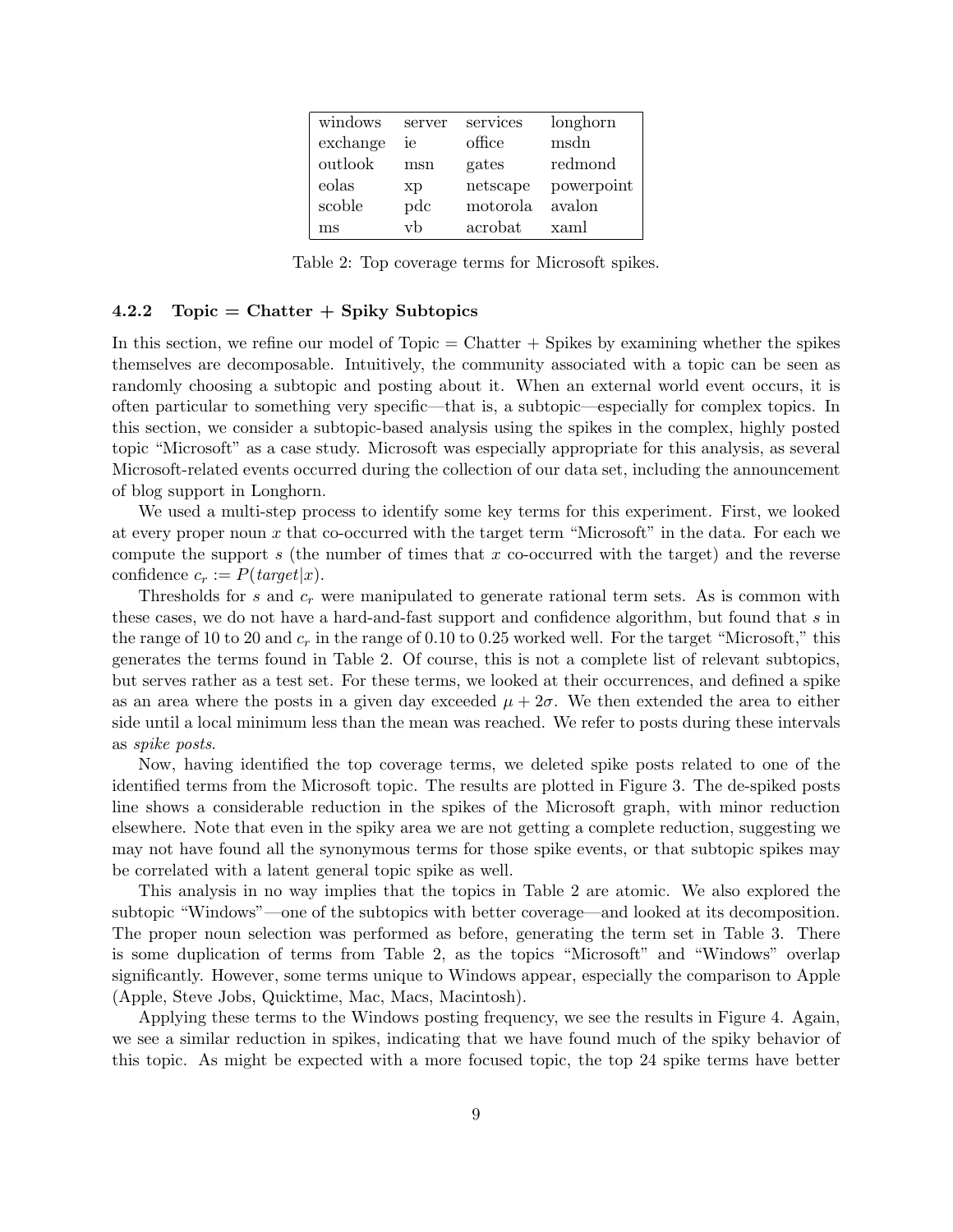

Figure 3: The topic density for posts on Microsoft, both before and after spike removal.

| series | server       | <b>OS</b> | longhorn   |
|--------|--------------|-----------|------------|
| pc     | ie           | mac       | gui        |
| apple  | jobs         | dell      | пi         |
| ram    | xp           | explorer  | $\rm{drm}$ |
| unix   | $_{\rm pcs}$ | linux     | apples     |
| ms     | macs         | quicktime | macintosh  |

Table 3: Top coverage spike terms for Windows. Terms on a grey background are also spike terms for Microsoft (Table 2).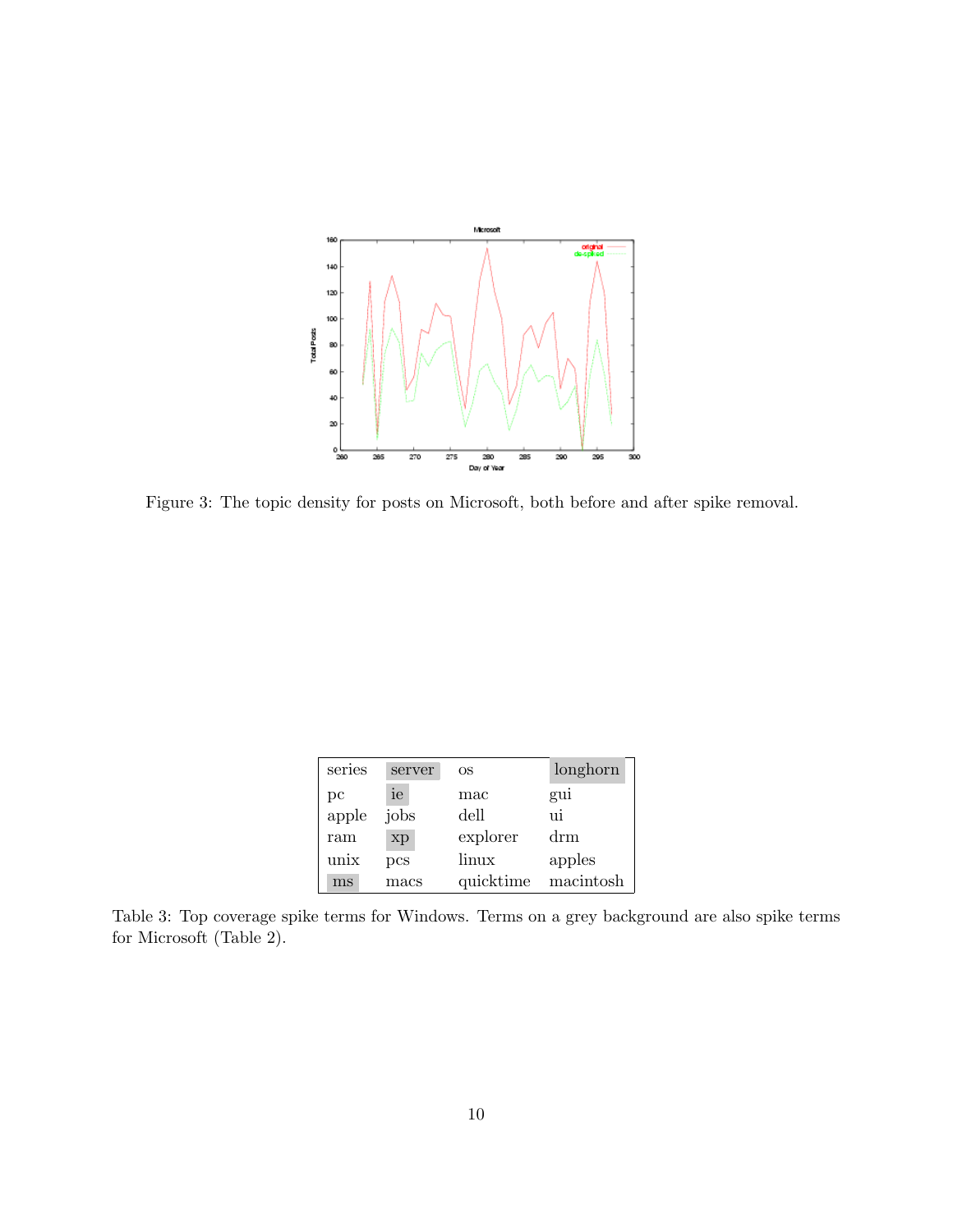

Figure 4: The topic density for posts on Windows, both before and after spike removal.

coverage for "Windows" than for "Microsoft," leaving a fairly uniform chatter.

This case study strongly supports our notion of a spike and chatter model of blog posting. While not presented here, similar behavior was observed in a number of other topics (terrorism, Linux, the California recall election, etc.).

#### 4.2.3 Characterization of Spikes

Having presented a qualitative decomposition of topics into chatter and spikes, we now present measurements to quantify the nature of these spikes. Each chatter topic can be characterized by two parameters corresponding to the chatter level (distribution of the number of posts per day) and the spike pattern (distribution of the frequency, volume, and shape of spikes).

To perform these evaluations, we hand-tagged a large number of topics into the categories given in Section 4.2.1. Of those hand-tagged topics, 118 fell into the chatter category; we performed this characterization study on those topics. We used the simple spike definition of Section 4.2.2 to determine where the spikes occurred in each chatter topic; an examination of the spikes found by this algorithm led us to believe that, while simple, it indeed captures our intuition for the spikes in the graph.

To begin, the average number of posts per day for non-spike regions of our collection of chatter topics ranges between 1.6 to 106. The distribution of non-spike daily average is well-approximated by Pr[average number of posts per day >  $x \mid \sim ce^{-x}$ .

Next, we focus on characteristics of spike activity. Figure 5 shows the distribution of the duration of spikes, as well as their period, the interval from the center of one spike to the next. Most spikes in our hand-labeled chatter topics last about 5–10 days. The median period between spike centers is about two weeks.

Figure 6 shows the distribution of average daily volume for spike periods. In addition to the distribution shown in the figure, we observed that the median spike among our chatter topics peaks at 2.7 times the mean, and rises and falls with an average change of 2.14 times the mean in daily volume.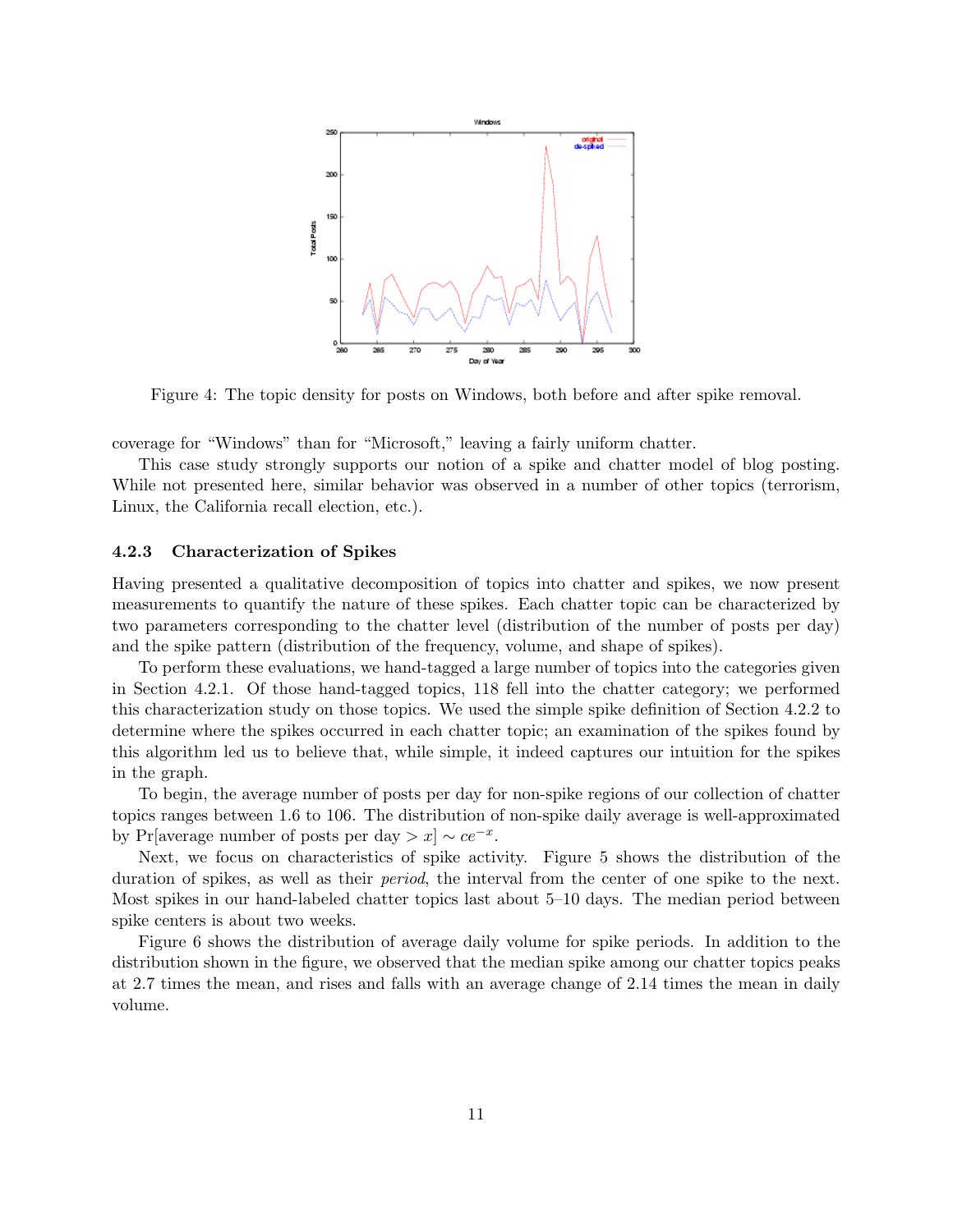

Figure 5: Distribution of spike duration and period (spacing between two consecutive spike centers) within chatter topics.



Figure 6: Average daily volume of spikes within chatter topics.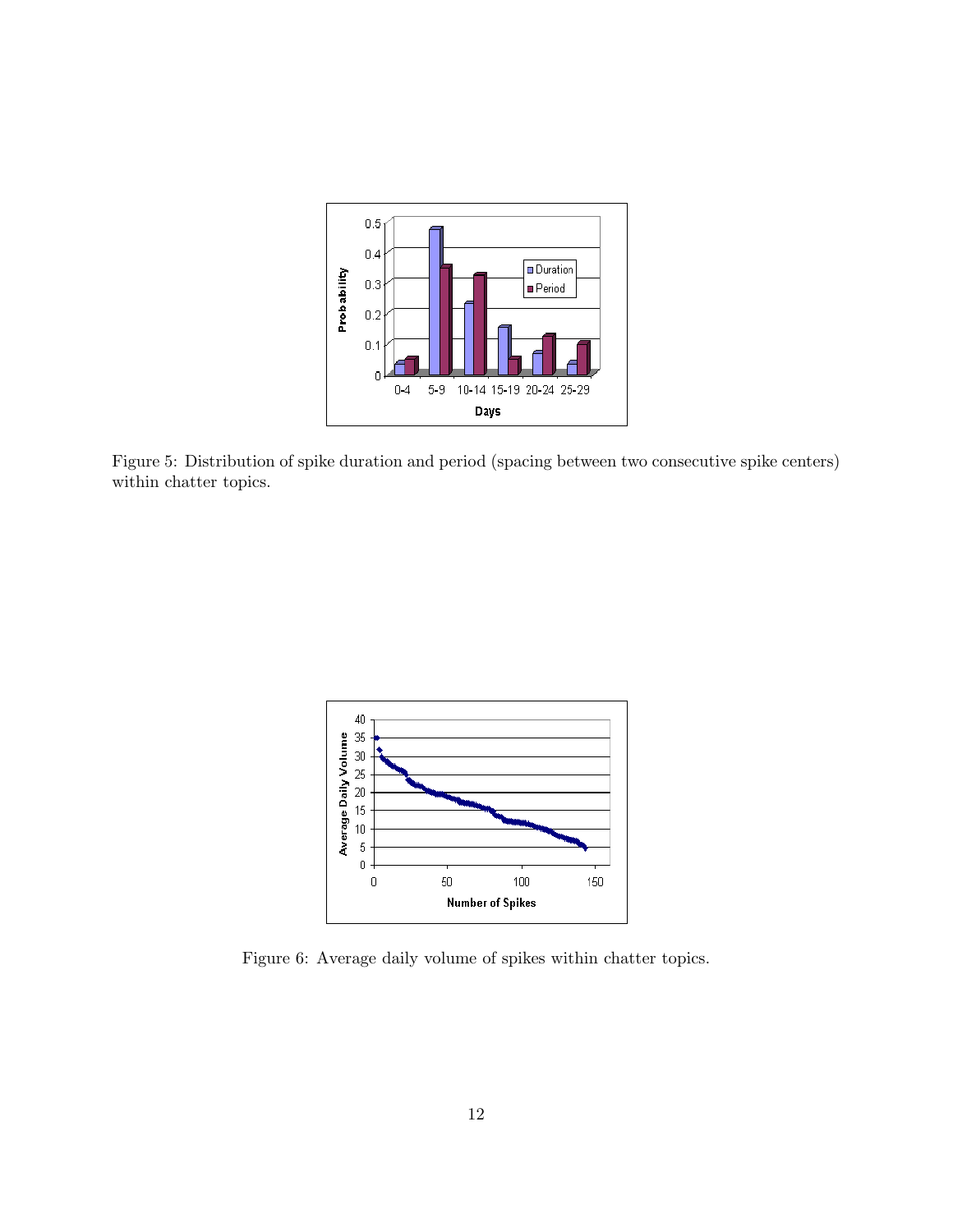

Figure 7: Distribution of number of posts by user.

## 5 Characterization and Modeling of Individuals

We have covered the high-level statistical "thermodynamic" view of the data in terms of aggregates of posts at the topic level; now we turn to a view more akin to particle dynamics, in which we attempt to uncover the path of particular topics through the various individuals who make up blogspace. We begin in Section 5.1 by categorizing individuals into a small number of classes, just as we did for topics in the previous section. Next, in Section 5.2 we formulate a model for propagation of topics from person to person through blogspace, and we present and validate an algorithm for inducing the model. Finally, we apply the model to real data, and give some preliminary applications.

Our model is akin to traditional models of disease propagation, in which individuals become "infected" by a topic, and may then pass that topic along to others with whom they have close contact. In our arena, close contact is a directed concept, since a may read the blog of b, but not vice versa. Such a model gives a thorough understanding of how topics may travel from person to person. Unfortunately, we do not have access to direct information about the source that inspired an author to post a message. Instead, we have access only to the surface form of the information: the sequence in which hundreds, thousands, or tens of thousands of topics spread across blogspace. Our algorithm processes these sequences and extracts the most likely communication channels to explain the propagation, based on the underlying model.

#### 5.1 Characterizing Individuals

We begin with a quick sense of the textual output of our users. Figure 7 shows the distribution of the number of posts per user for the duration of our data-collection window. The distribution closely approximates the expected power law [20].

We now wish to classify these users. We adopt a simple set of predicates on topics that will allow us to associate particular posts with parts of the life cycle of the topic. Given this information, we will ask whether particular individuals are correlated with each section of the life cycle. The predicates are defined in the context of a particular time window, so a topic observed during a different time window might trigger different predicates. See Table 4 for the definitions of these predicates, and the fraction of topics that evince each of these regions.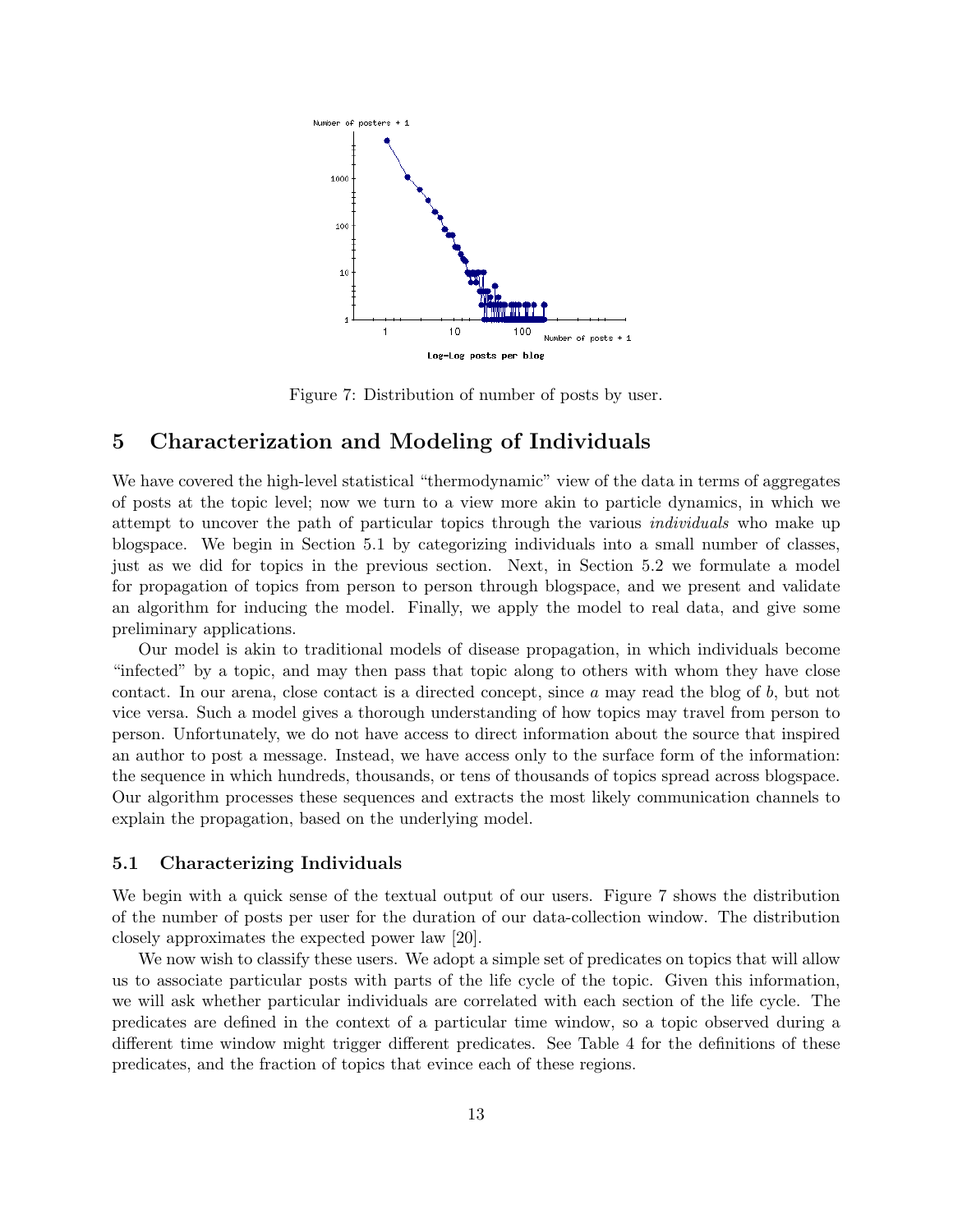| Predicate | Algorithm                                | Region                  | $%$ of top- |
|-----------|------------------------------------------|-------------------------|-------------|
|           |                                          |                         | ics         |
| RampUp    | All days in first 20% of post mass be-   | First $20\%$ of post    | $3.7\%$     |
|           | low mean, and average day during this    | mass.                   |             |
|           | period below $\mu - \sigma/2$ .          |                         |             |
| Ramp-Down | All days in last 20% of post mass be-    | Last $20\%$ of post     | $5.1\%$     |
|           | low mean, and average day during this    | mass.                   |             |
|           | period below $\mu - \sigma/2$ .          |                         |             |
| Mid-High  | All days during middle 25% of post       | Middle $25\%$ of        | $9.4\%$     |
|           | mass above mean, and average day dur-    | post mass.              |             |
|           | ing this period above $\mu + \sigma/2$ . |                         |             |
| Spike     | For some day, number of posts exceeds    | From spike to in-       | 18.2%       |
|           | $\mu + 2\sigma$ .                        | flection point be-      |             |
|           |                                          | low $\mu$ , both direc- |             |
|           |                                          | tions.                  |             |

Table 4: Life-cycle predicates on topics, and the fraction of topics containing each region type.

We can then attempt to locate users whose posts tend to appear in RampUp, RampDown. MidHigh, or Spike regions of topics. However, we must exercise caution in tracking this correspondence: for example, we wish to avoid capturing users who simply happened to post more frequently during the early part of our data-collection window, and thus are more likely to post during regions identified as RampUp by our predicates. We therefore consider the probability  $p_i$  that a post on day i falls into a given category (e.g.,  $\text{RampUp}$ ). For any given user, we then consider the pair  $(t_i, c_i)$  of total posts on day i and posts in the category on day i, respectively. The total number of posts in the category is  $C = \sum_i c_i$ . We can then define a "random" user who contributes the same number of posts each day, but does so without bias for or against the category. The expected number of posts in the category for the random user is then  $\sum_i p_i t_i$ . Because the random user produces a sum of independent random variables, each of which is simply a series of Bernoulli trials with some bias depending on the day, we can determine the probability that the random user would produce C or more posts in the category, and therefore determine the extent to which we should be surprised by the behavior of the given user. We set our threshold for surprise when the number of occurrences is more than three standard deviations beyond the mean of the random user.

Using this technique, we give the number of users who are unusually strong contributors to each region in Table 5. In some cases, as for the Up region, the numbers are relatively low, but the total number of posts in the region is also quite small. The correlation is quite strong, leading us to suggest that evaluating broader definitions of a "ramp up" phase in the discussion of a topic may identify a larger set of users correlated with this region. For regions such as Mid or Spike, the number of associated users is quite substantial, indicating that there are significant differing roles played by individuals in the life cycle of a topic.

### 5.2 Model of Individual Propagation

We derive our formal model from the Independent Cascade model of Goldenberg et al. [13], which has been generalized by the General Cascade Model of Kempe et al. [17]. We are given a set of N nodes, corresponding to the authors. At the initial state of each episode, some possibly empty set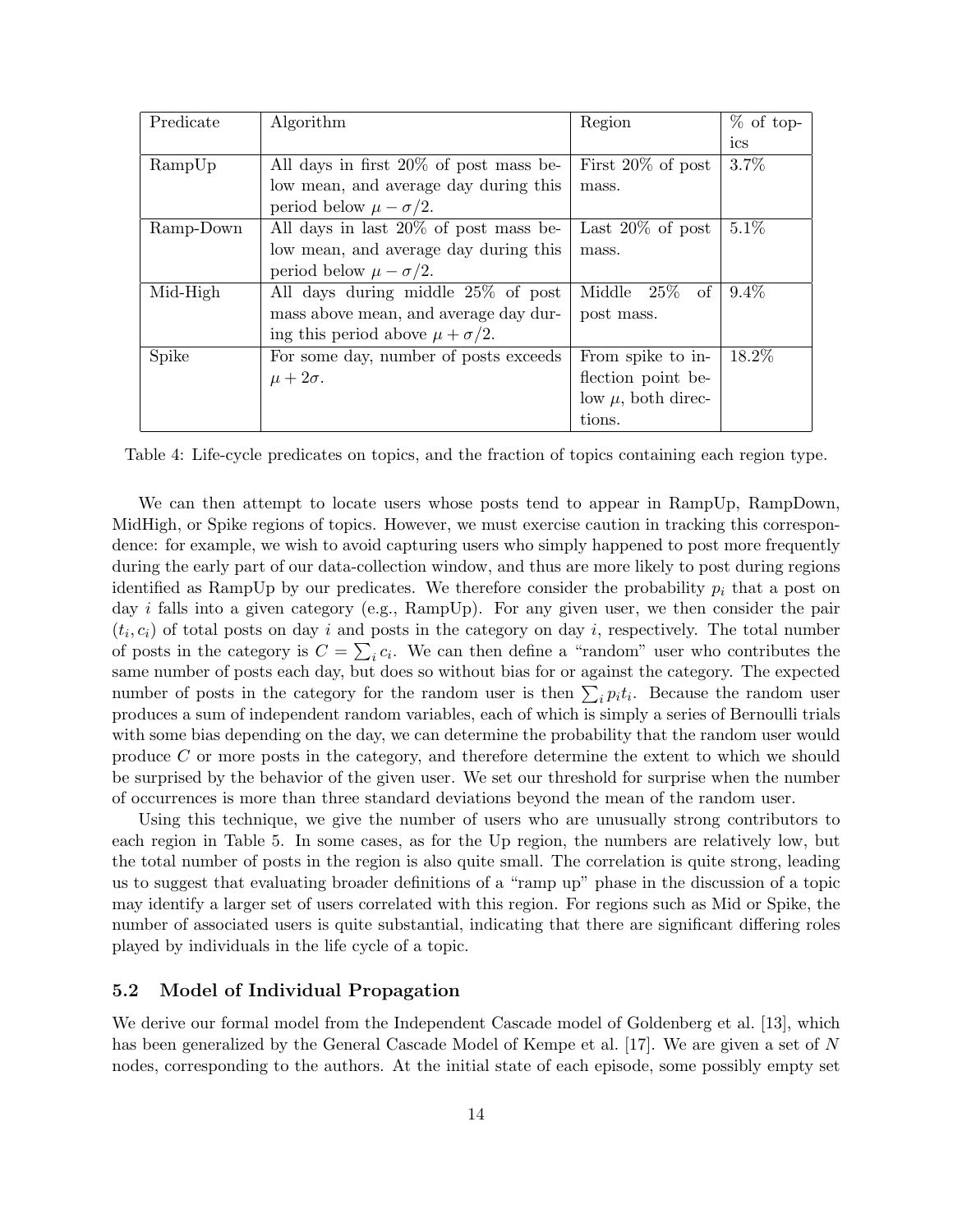| Region                         | $\rm Un$ | Down | Mid   | Spike |
|--------------------------------|----------|------|-------|-------|
| Users with $> 4$ posts         | 20       | 55   | 157   | 310   |
| and $>\mu+3\sigma$             |          |      |       |       |
| Total posts this region   1733 |          | 3300 | 12453 | 55624 |

Table 5: Number of users associated with each region.

of nodes have written about the topic. At each successive state, some possibly empty set of authors write about the topic. We present the model in the SIR framework, in which authors do not write multiple postings on the topic; then in Section 5.4 we consider an extension into the more accurate SIRS framework, allowing authors to write repeatedly on the same topic. We consider the episode to be over when no new articles appear for some number of time steps, the timeout interval.

Under the Independent Cascade Model, the authors are connected by a directed graph, where each edge  $(v, w)$  is labeled with a *copy probability*  $\kappa_{v,w}$ . When author v writes an article at time t, each node w that has an arc from v to w writes an article about the topic at time  $t + 1$  with probability  $\kappa_{v,w}$ . This influence is independent of the history of whether any other neighbors of w have written on the topic. The General Cascade Model can be seen as generalizing this by eliminating the assumption of independence.

We introduce the notion that a user may visit certain blogs frequently, and other blogs infrequently. We capture this with an additional edge parameter  $r_{u,v}$ , denoting the probability that u reads v's blog on any given day.

Formally, propagation in our model occurs as follows. If a topic exists at vertex  $u$  on a given day—i.e., u has previously written about the topic—then we compute the probability that the topic will propagate from  $u$  to a neighboring vertex  $v$  as follows. Node  $v$  reads the topic from node  $u$  on any given day with reading probability  $r_{u,v}$ , so we choose a delay from an exponential distribution with parameter  $r_{u,v}$ . Then, with probability  $\kappa_{u,v}$ , the author of v will choose to write about it. If v reads the topic and chooses not to copy it, then v will never copy that topic from  $u$ ; there is only a single opportunity for a topic to propagate along any given edge.

Alternatively, one may imagine that once  $u$  is infected, node  $v$  will become infected with probability  $\kappa_{u,v}r_{u,v}$  on any given day, but once the  $r_{u,v}$  coin comes up heads, no further trials are made. See Section 5.4 for some extensions to the model.

Thus, given the transmission graph (and, in particular, each edge's reading frequency r and copy probability  $\kappa$ ), the distribution of propagation patterns is now fully established. Given a community and a timeout interval, our goal is therefore to learn the arcs and associated probabilities from a set of episodes. Using these probabilities, given the initial fragment of a new episode, we would like to be able to predict the propagation pattern of the episode.

#### 5.3 Induction of the Transmission Graph

In the following, we make a *closed world assumption* that all occurrences of a topic except the first are the result of communication via edges in the network. In Section 5.4, we discuss weakening this assumption by introducing an "outside world" node into the model.

A topic in the following is a URL, phrase, name, or any other representation of a meme that can be tracked from page to page. We gather all blog entries that contain a particular topic into a list  $[(u_1, t_1), (u_2, t_2), \ldots, (u_k, t_k)]$  sorted by publication date of the blog, where  $u_i$  is the universal identifier for blog i, and  $t_i$  is the first time at which blog  $u_i$  contained a reference to the topic. We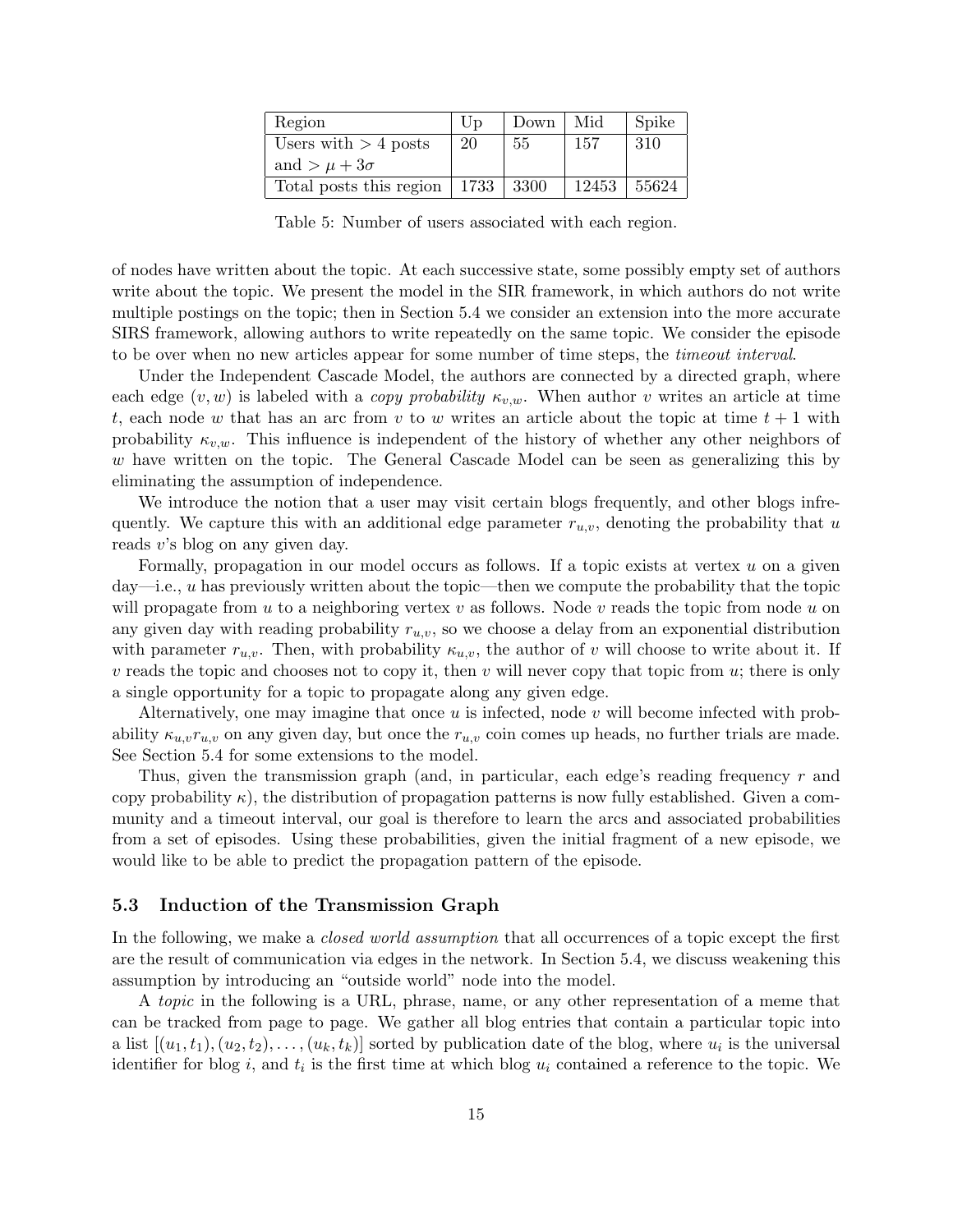refer to this list as the traversal sequence for the topic.

We wish to induce the relevant edges among a candidate set of  $\Theta(n^2)$  edges, but we have only limited data. We shall make critical use of the following observation: the fact that blog  $\alpha$  appears in a traversal sequence, and blog b does not appear later in the same sequence gives us evidence about the  $(a, b)$  edge—that is, if b were a regular reader of a's blog with a reasonable copy probability, then sometimes memes discussed by a should appear in b's blog. Thus, we gain information from both the presence and absence of entries in the traversal sequence.

We present an EM-like algorithm to induce the parameters of the transmission graph [8], in which we first compute a "soft assignment" of each new infection to the edges that may have caused it, and then update the edge parameters to increase the likelihood of the assigned infections. Assume that we have an initial guess at the value of r and  $\kappa$  for each edge, and we wish to improve our estimate of these values. We adopt a two-stage process:

- Soft-Assignment Step: Using the current version of the transmission graph, compute for each topic and each pair  $(u, v)$  the probability that the topic traversed the  $(u, v)$  edge.
- **Parameter-Update Step:** For fixed u and v, recompute  $r_{u,v}$  and  $\kappa_{u,v}$  based on the posterior probabilities computed above.

#### 5.3.1 Soft-Assignment Step

We are given as input the traversal sequence for a particular topic  $j$ . For each  $v$  in the sequence, we consider all previous vertices u in the sequence, and compute the probability  $p_{u,v}$  that topic j would have been copied from u to v, given the delay between u and v in the sequence. We then normalize by the sum of these probabilities to compute posteriors of the probability that each node u was v's source of inspiration. That is, setting  $r = r_{u,v}$ ,  $\kappa = \kappa_{u,v}$ , and  $\delta$  to be the delay in days between  $u$  and  $v$  in topic  $j$ :

$$
p_{u,v} := \frac{r(1-r)^{\delta}\kappa}{\sum_{w
$$

In practice, for efficiency reasons, we consider only the 20 values of  $w$  closest to  $v$ , and require propagation to occur within 30 days.

#### 5.3.2 Parameter-Update Step

We perform the following operation for each fixed  $u$  and  $v$ .

Let  $S_1$  denote the set of topics j such that topic j appeared first at node u and subsequently at node v, and let  $S_2$  denote the set of topics j such that u was infected with topic j but v was never infected with the topic.

For each topic  $j \in S_1$ , we require as input the pair  $(p_j, \delta_j)$ , where  $p_j$  is the posterior probability computed above that u infected v with topic j, and  $\delta_j$  is the delay in days between the appearance of the topic in u and in v. For every topic  $j \in S_2$ , we require as input the value  $\delta_j$ , where  $\delta_j$  days elapsed between the appearance of topic j at node u and the end of our snapshot.

We can then estimate an updated version of r and  $\kappa$  as follows:

$$
r := \frac{\sum_{j \in S_1} p_j}{\sum_{j \in S_1} p_j \delta_j} \qquad \qquad \kappa := \frac{\sum_{j \in S_1} p_j}{\sum_{j \in S_1 \cup S_2} \Pr[r \le \delta_j]}
$$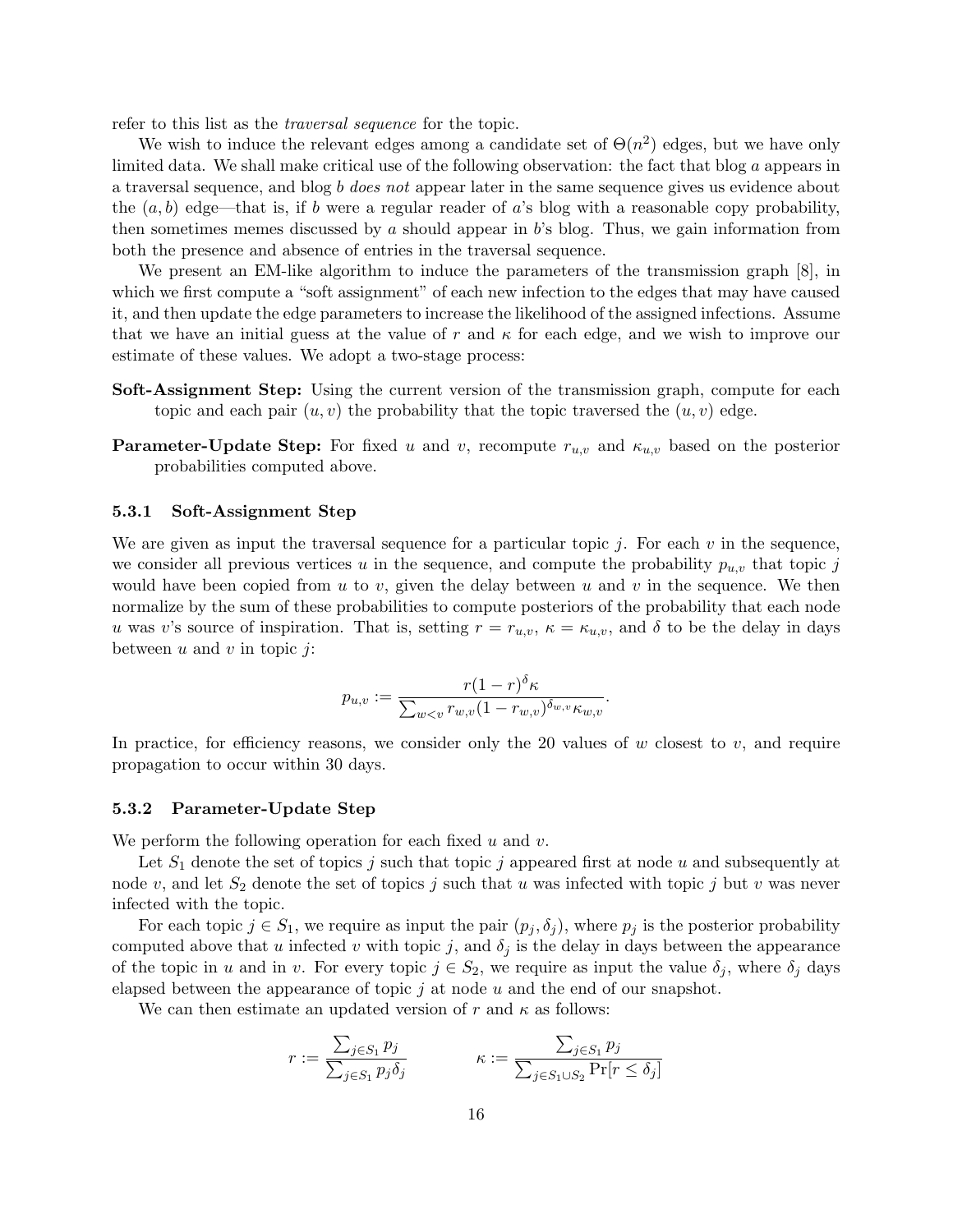where  $Pr[a \le b] = (1 - (1 - a)^b)$  is the probability that a geometric distribution with parameter a has value  $\leq b$ . (If the values of the  $p_i$  s are wildly off in an early iteration of the algorithm and cause the expression for the updated value of  $\kappa$  to exceed one, we simply set  $\kappa = 1$ .) Given the  $p_j$ 's, the updated  $1/r$  is the expected delay in topics copied from u to v, and the updated  $\kappa$  is the ratio of the expected number of topics at u copied by v to the expected number of such topics read by  $v$ .

#### 5.3.3 Iteration and Convergence

We now have an improved guess at the transmission graph, so we can return to the soft-assignment step and recompute posteriors, iterating until convergence. In the first step, we use our model of the graph to guess how data traveled; in the second, we use our guess about how data traveled to improve our model of the graph.

For our data sets, the values of r and  $\kappa$  converge within 2–5 iterations, depending on the data, to a vector of values within 1% of the limiting value under the  $L_2$  norm.

#### 5.4 Extensions to the Model

**The real world.** Most blog topics do not travel exclusively through blogspace; rather, they are real-world events that are covered to some extent in traditional media. During online coverage of the topic, certain bloggers may read about the topic in other blogs and respond, while others may read about the topic in the newspaper and write without reference to other blogs. Our model can be extended by introducing a "real world" node, which we view as writing about a topic whenever that the topic is covered sufficiently in the media. Transmission probabilities and delays are handled just as before, though we assume that essentially all bloggers will receive input from this "real world" node.

**Span of attention.** Blogging communities can become quite large, and most people do not have the time to read more than a few blogs on any regular basis. This phenomenon can be modeled either by limiting the in-degree of nodes, or by allowing only some small number of inedges to influence a particular node at any time step. We can extend the model to support this phenomenon by adding an attention threshold parameter. More sophisticated models can capture the fact that the attention threshold is a function of the other episodes that are occurring at the same time—the more concurrent episodes, the lower the attention threshold for each episode. This can explain the phenomenon that during high-chatter events like the Iraq war or the California elections, many other topics that would otherwise have received a lot of attention in fact received little. The algorithm to learn the graph would require significant modification to incorporate these changes.

**Stickiness.** As described above, the probability that a node v will be infected with topic j by a node u in our model depends only on the parameters  $r_{u,v}$  and  $\kappa_{u,v}$ , and is independent of the topic itself. Realistically, certain topics are inherently more interesting than others, and thus are more likely to be copied. To extend the model, we introduce the *stickiness*  $S_i$  of each topic j that controls the probability that the topic will "stick" with  $v$ . The probability of infection when v reads u's blog now becomes  $\kappa_{u,v}S_j$  instead of just  $\kappa_{u,v}$ . (Stickiness of a topic is analogous to virulence of a disease.) Our algorithm for inducing parameters of the induction graph requires only minor modification for the updating of p, r, and  $\kappa$  if we knew the  $S_j$ 's, but we still must compute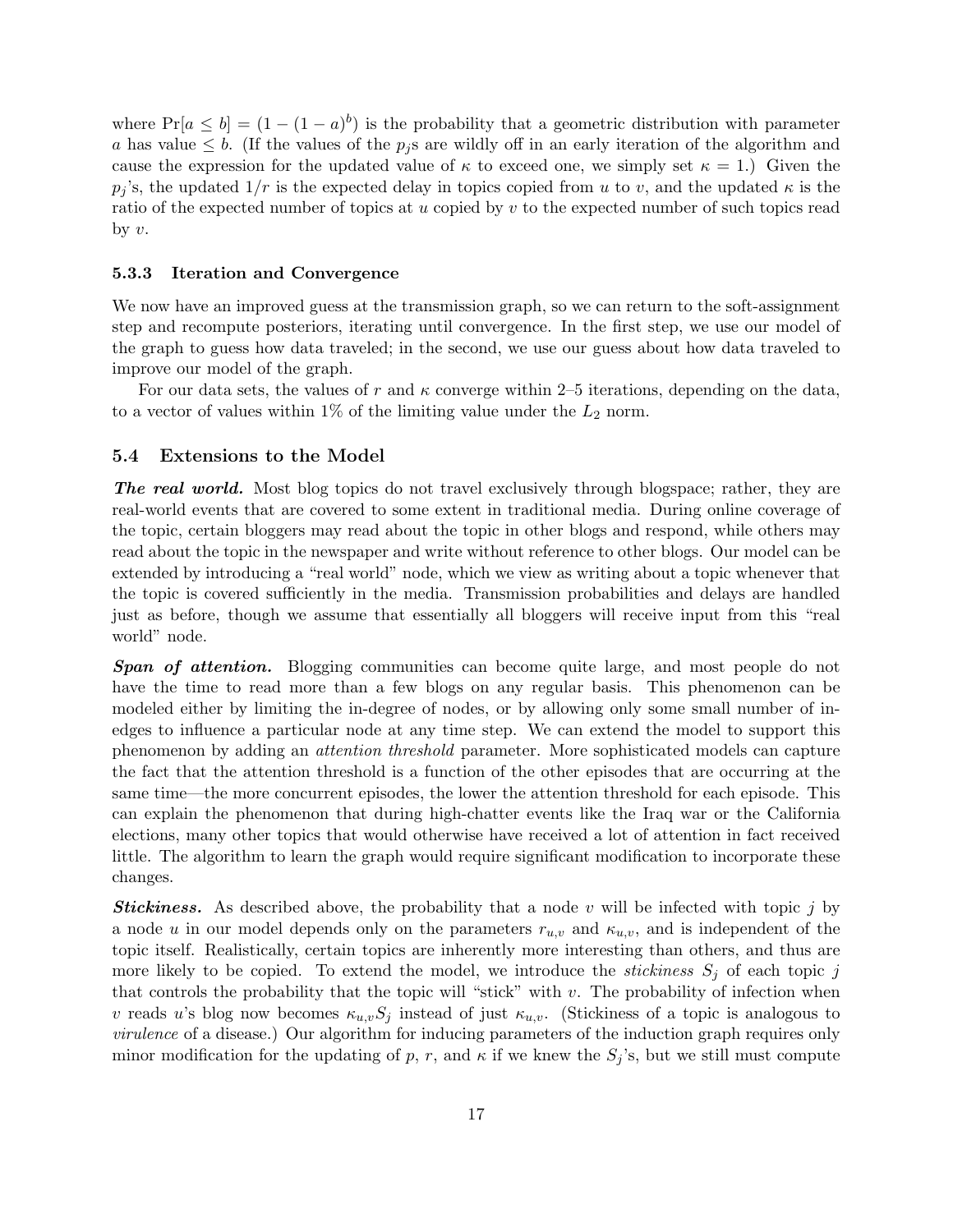or induce the stickiness values. Often we can employ outside information, such as empirical data on the popularity of a particular topic. Stickiness can also be learned from the model using a maximum likelihood estimation. However, the likelihood equations appear quite complicated, and the estimation would be computationally expensive. We have not pursued this direction.

*Multiple Posts.* In our domain, authors routinely write multiple posts on the same topic. The framework presented above extends naturally to this case, except that traversal sequences of the form  $[(u_1, t_1), (u_1, t_2), (u_3, t_3), \ldots]$  are possible. Thus, in estimating copy probabilities  $\kappa$  and delays r, we must consider the disjoint events that  $u_3$  received the information from the first instance of  $u_1$ , or the second instance. The relevant expectations must now be taken over multiple instances of u, but the equations are otherwise unchanged. The experiments described below, however, simply assume that the reader of a blog will respond to the most recent post on a particular topic, rather than to a prior post.

#### 5.5 Validation of the Algorithm

#### 5.5.1 Validation for Synthetic Data

In order to validate the algorithm, we created a synthetic series of propagation networks, ran each synthetic network to generate observable sequences of infection by particular topics, and then ran our mining algorithm to extract the underlying propagation network. The synthetic graphs are modified Erdös-Renyi random graphs: a number of vertices n is fixed, as is a target degree  $d<sup>1</sup>$ Each vertex selects d out-neighbors uniformly with replacement from the vertex set; all parallel edges and self-loops are then removed. Each edge is then given an  $(r, \kappa)$  value; we used  $r = 2/3$ and  $\kappa = 1/10$  for our tests.

We began with a synthetic graph with  $n = 1000$  and  $d = 3$ . For this graph, we performed multiple trials of a synthetic benchmark in which a topic begins at a single vertex, and then propagates according to a model. The number of trials per vertex ranged from 20 to 60. We refer to this benchmark below as the "impulse response topics." Due to the small value of  $\kappa$ , between 2 and 6 topics originating from each vertex propagate to at least one other vertex, on average. We considered only edges that were traversed by at least three topics with probability at least 0.1. We then compared the resulting edge set against the edge set from the original propagation network. An edge was counted as erroneous if it appeared in only one of those two graphs—i.e., we penalize for both missing edges and unnecessary edges. The algorithm requires little data to infer the correct edges: once it saw 6 topics per node on average, it correctly inferred 2663 of the 3000 edges, plus 4 erroneous additional edges. For this benchmark, the algorithm converges in two iterations. The mean and standard deviation of the inferred values of r and  $\kappa$  for this experiment are shown in Table 6.

Next, we turn to a propagation model with higher degrees in which topics tend to take off and propagate throughout the graph, making it more difficult to learn exactly how the information had traveled. The parameters are  $n = 500$ ,  $d = 9$ , and we take 20 topics per node. Topic sizes range from 1 to slightly over 200. The estimated r values have mean 0.73 and standard deviation 0.12; the  $\kappa$  values have mean 0.08 and standard deviation 0.03. The system identifies almost all relevant edges (to within 1%), and identifies a further almost 9% spurious edges due to the more complex

 $1$ We validate the model on these simple graphs; future work involves validation on other graph types, such as synthetic power-law graphs.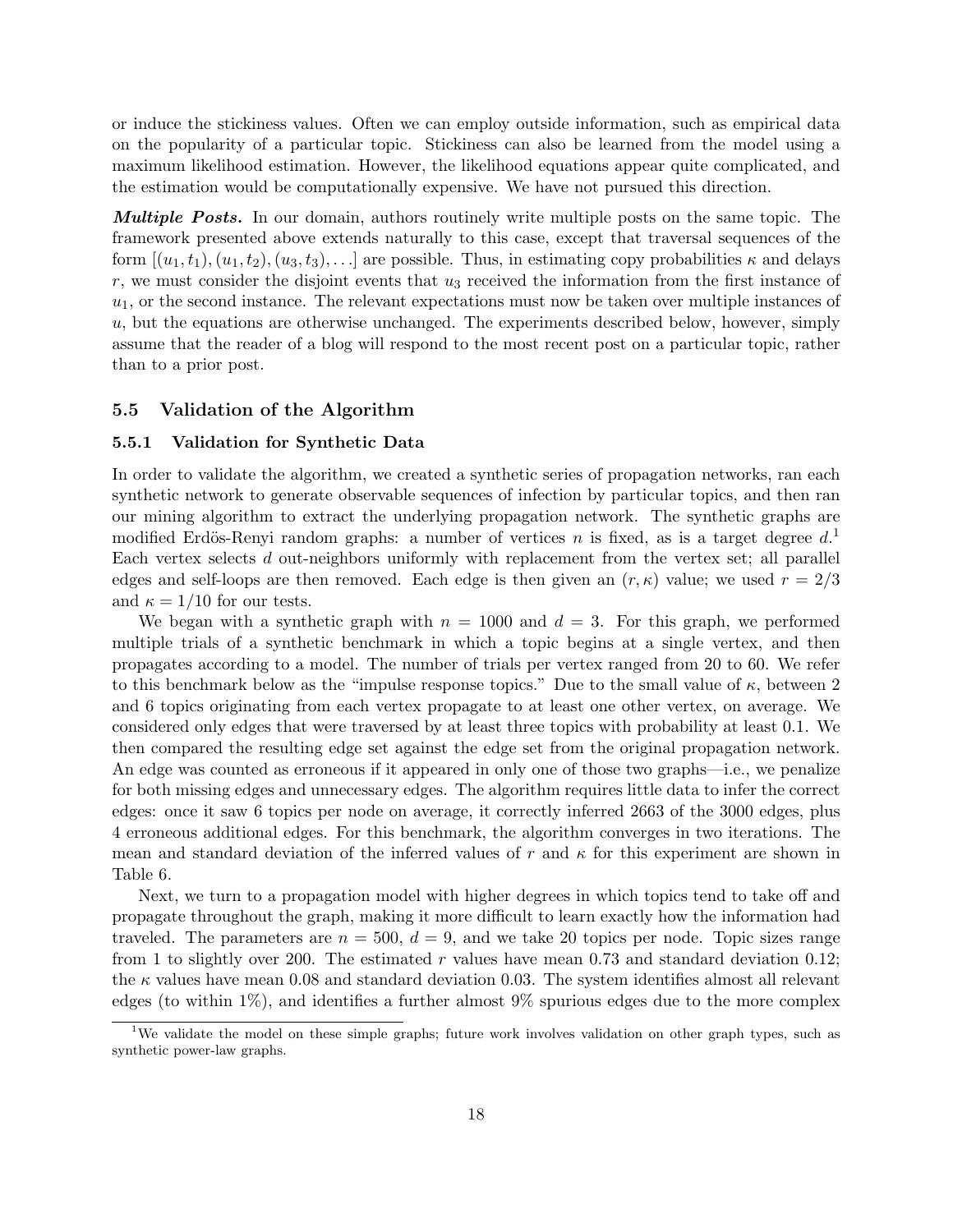| Topics per node $\mu_r$ |       | $\sigma_{r}$                 | $\mu_{\kappa}$ | $\sigma_{\kappa}$ |
|-------------------------|-------|------------------------------|----------------|-------------------|
|                         | 0.718 | $0.175$                      | 0.141          | 0.455             |
|                         | 0.703 | $\mid 0.157 \mid 0.107 \mid$ |                | 0.039             |
|                         | 0.694 | $0.134 \pm 0.103$            |                | 0.034             |

Table 6: Mean and standard deviation for r and  $\kappa$  in low-traffic synthetic benchmark. Correct values:  $r = 0.66, \kappa = 0.1$ .

structure of this task. Thus, both the edges and the estimated parameters of the edges are very close to the underlying model.

#### 5.5.2 Validation and Analysis for Real Data

Now that we have validated the algorithm on synthetic data, we validate the model itself against our data. We run the graph induction algorithm as described above on all the ProperName sequences in our dataset. As we have seen, roughly 20% of these sequences contain spikes, and fewer than 10% contain RampUp and RampDown areas. So the dataset consists of both signal and noise. Rather than introducing a "real world" node to modeling communication through the general media, we restrict our attention to topics for which at least 90% of the occurrences are in blogspace, rather than in our RSS media content. This focuses on about 7K topics.

To validate that the model has in fact discovered the correct edges, we performed two experiments. First, we downloaded the top 100 blogs as reported by http://blogstreet.com. Of the 100 blogs, 70 of them were in our RSS-generated dataset. We then used the model to rank individual nodes of the network based on the amount of traffic flowing through those nodes. Of the 70 nodes in our dataset, 49 were in the top 10% of blogs in our analysis; 40 were in the top 5%, and 24 were in the top 1.2%.

As a second validation, we ranked all edges in the final model by the expected number of topics that flowed down the edge, and produced the top 200. We hand-examined a random sample of this set, and in 90% of the cases were able to find a link between the two blogs. Note that we were able to make use of the structure of blogspace in the discovery of these links (i.e., blogrolls, and userids appearing inline), while the algorithm did not have access to these mechanisms, and made its determinations based on topics alone.

Figure 8 shows the distributions of r and  $\kappa$  as learned by the algorithm on the approximately 7K topics described above. Most edges have an expected propagation delay  $(1/r)$  of fewer than 5 days; the mean r is 0.28 and the standard deviation is 0.22. Copy probabilities are quite low, with mean 0.04 and standard deviation 0.07, indicating that even bloggers who commonly read from another source are selective in the topics they choose to write about.

Figure 9 shows the distribution of expected traffic along each edge; i.e., over the set of 7K given topics, for a particular edge  $(a, b)$ , how many times does b read about something on a and consequently write about it? The iteration converges to about 4000 edges with traffic. Popular edges might have 50 expected copies; the median edge has 1–2 total expected messages that traverse it.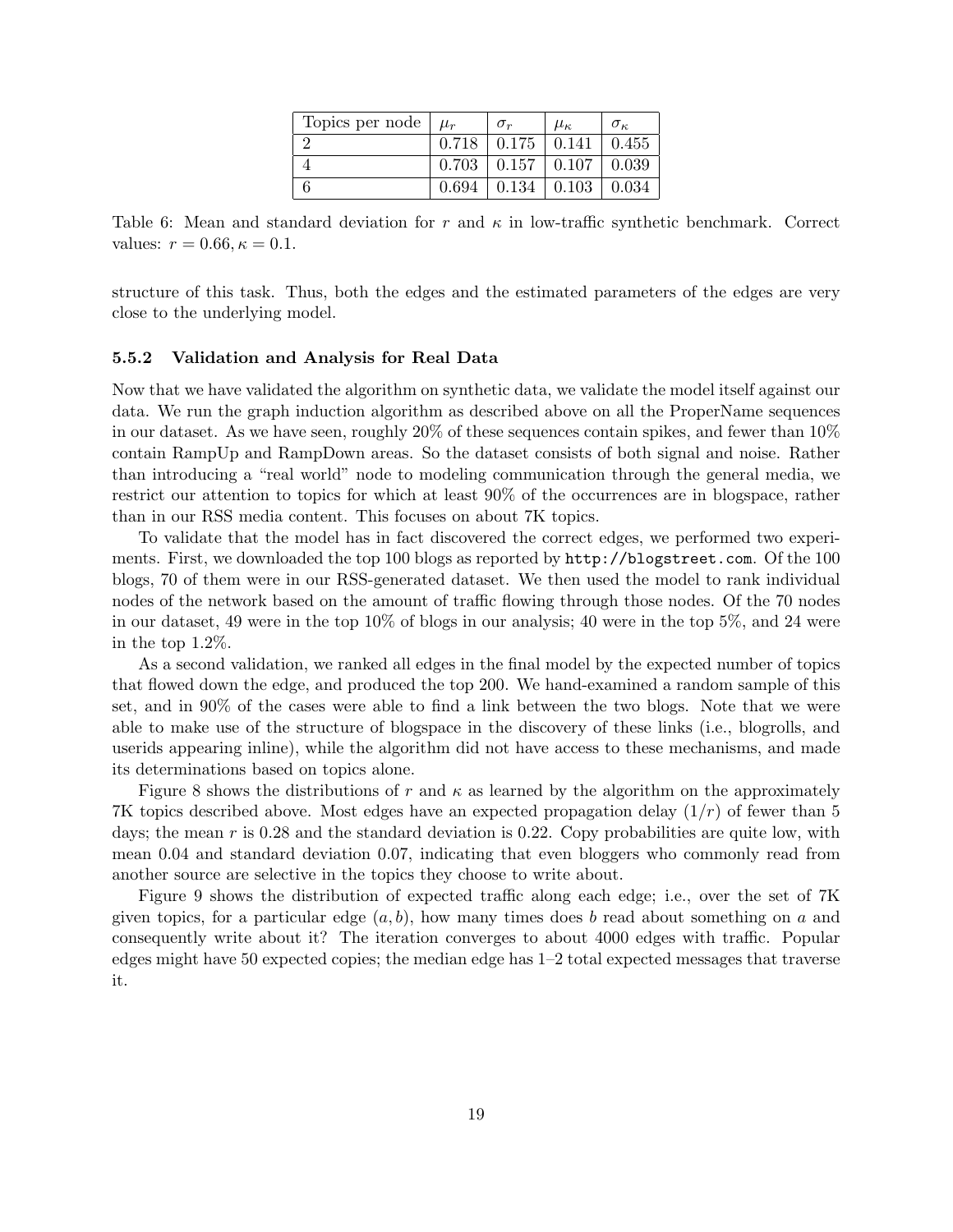

Figure 8: Distribution of Inverse Mean Propagation Delay  $(r)$  and Copy Probability  $(\kappa)$  for RSS data.



Figure 9: Expected Traffic over 7K episodes for RSS data.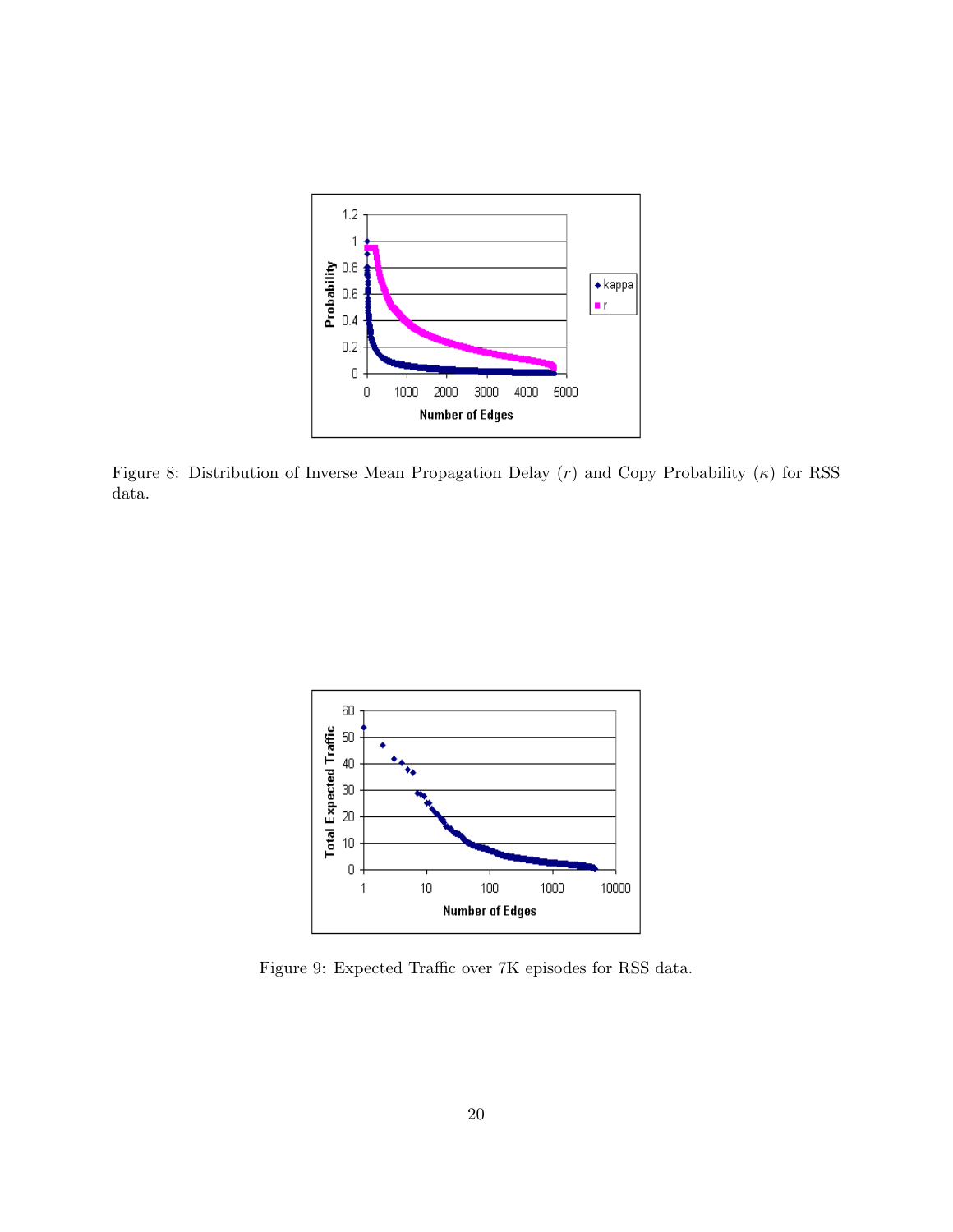

Figure 10: Fanout per individual.

### 5.6 Nature of the Induced Transmission Graph

Now that we have learned the transmission graph from real data, we consider two quick analyses of its nature.

#### 5.6.1 Fanout by individual

Certain individuals are likely to pass topics on to many friends, while others never see a follow-on response. We can measure the expected number of follow-on infections generated by each person in the graph; we refer to this number as the fanout. Most users leave the topic with less energy than it arrived, transmitting to an expected less than one additional person, as we would expect; thus, very few topics reach resonance and cover blogspace through grassroots channels. Some users, however, provide a boost to every topic they post about—over time, these are the users who can have significant impact on a community, or even on blogspace overall. The fanout results are shown in Figure 10. The point to the very left of the graph with fanout 5.3 is a standout; she is a classic "connector" in the sense of The Tipping Point [12] with a huge collection of friends, a broad set of interests, and an intelligent and up-to-date blog.

#### 5.6.2 Critical Linkages

We may ask further whether any individuals tend to be more strongly associated with topics that begin to take off. If we consider the random set of "impulse response" topics from the previous section, there are 357 of them that reach more four or more users. Although the topics have been started at all possible start points in the graph, and on average hit only 5 users, there is nonetheless a single user who is present in 42 of the 357 episodes. Similarly, there are 18 users present in at least 20 of the 357 episodes—as has often been pointed out, marketers would do well to understand these 18 users.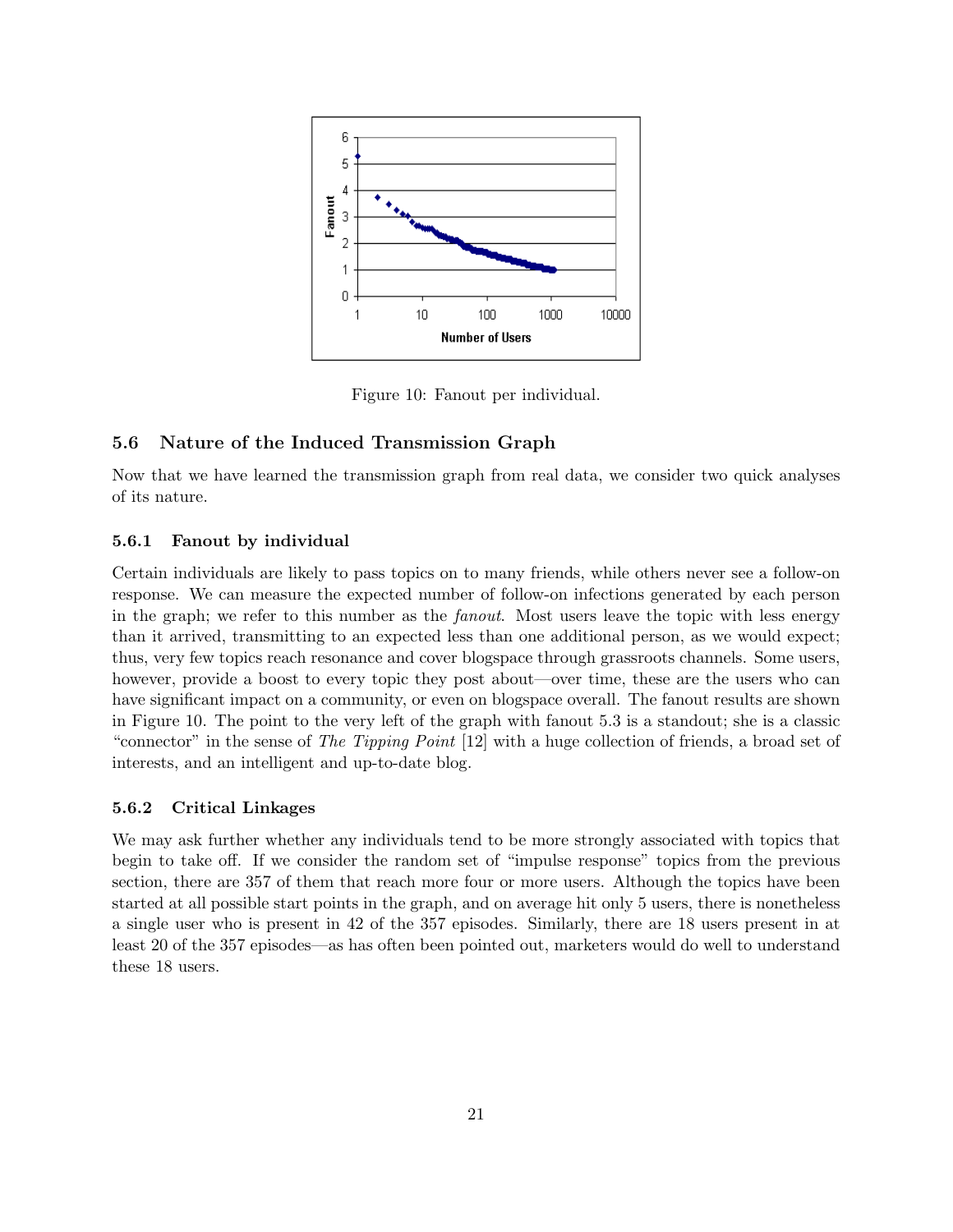## 6 Future Work and Applications

In this section, we adopt a broader perspective and sketch some possible domains in which a better understanding of the flow of information through networks might be a powerful tool.

### 6.1 News Services

Over the past few years, we have seen the launch of a number of alert-based news services, which attempt to filter the large volume of online news items and identify a small number of important, high-impact stories relevant to a given topic. The explosion in the volume of news items poses a significant challenge for making these services useful. Weblogs compound this problem: while some blog postings may be sufficiently important to merit notification, it can be difficult to identify the crucial posts in high-chatter topics. (Corporate press releases pose a similar problem: while some press releases are important and newsworthy, the vast majority are comparatively irrelevant marketing propaganda.) Sites like DayPop [7] attempt to track spikes, but the lack of a topic structure reduces their value. Our topic model contributes to a solution for this problem by enabling us to identify subtopics that are experiencing spikes. Such an approach leverages the blogging community's reaction to external world events, as manifested by spikes in blog postings, to identify news events that are worthy of attention. We believe that this view of the blogging community—as a giant collaborative filtering mechanism built around an implicit web of trust, as manifested in propagation patterns between individuals—offers great potential.

#### 6.2 Marketing

Weblogs offer an excellent, inexpensive, and nearly real-time tool for evaluating the effectiveness and health of a company's image and image-affecting activities. The ability to perform such evaluations in the real world (and not in experimental focus groups) can be a powerful and—given the substantial marketing expenditures of many organizations—important tool.

For example, a company launching a new advertising campaign can gain significant value from being able to judge (and thus, hopefully, increase through tuning) the effectiveness of the campaign. To the extent that the blogging community is representative of the target audience for such a campaign, marketers can measure uptake of key messages by defining and tracking the appropriate topics.

The topic model might be used in the development of public relations campaigns, as well. Typically a company has a wide variety of distinct possible emphases for an advertisement or a press release, and must select one of these directions. As discussed previously, high-chatter topics tend to exhibit larger spikes; thus choosing to emphasize a high-chatter (sub)topic can increase the likelihood of the message eliciting a large reaction.

The chatter level on a topic can potentially also be used for keeping tabs on the "mindshare" that a company has. As illustrated in our examples and case studies, high visibility companies such as Microsoft and Apple exhibit a high chatter level; tracking this chatter could provide an early view of trends in share and perception.

#### 6.3 Resonance

Resonance is the fascinating phenomenon in which a massive response in the community is triggered by a minute event in the real world. It is an extremely rare phenomenon; we were surprised to find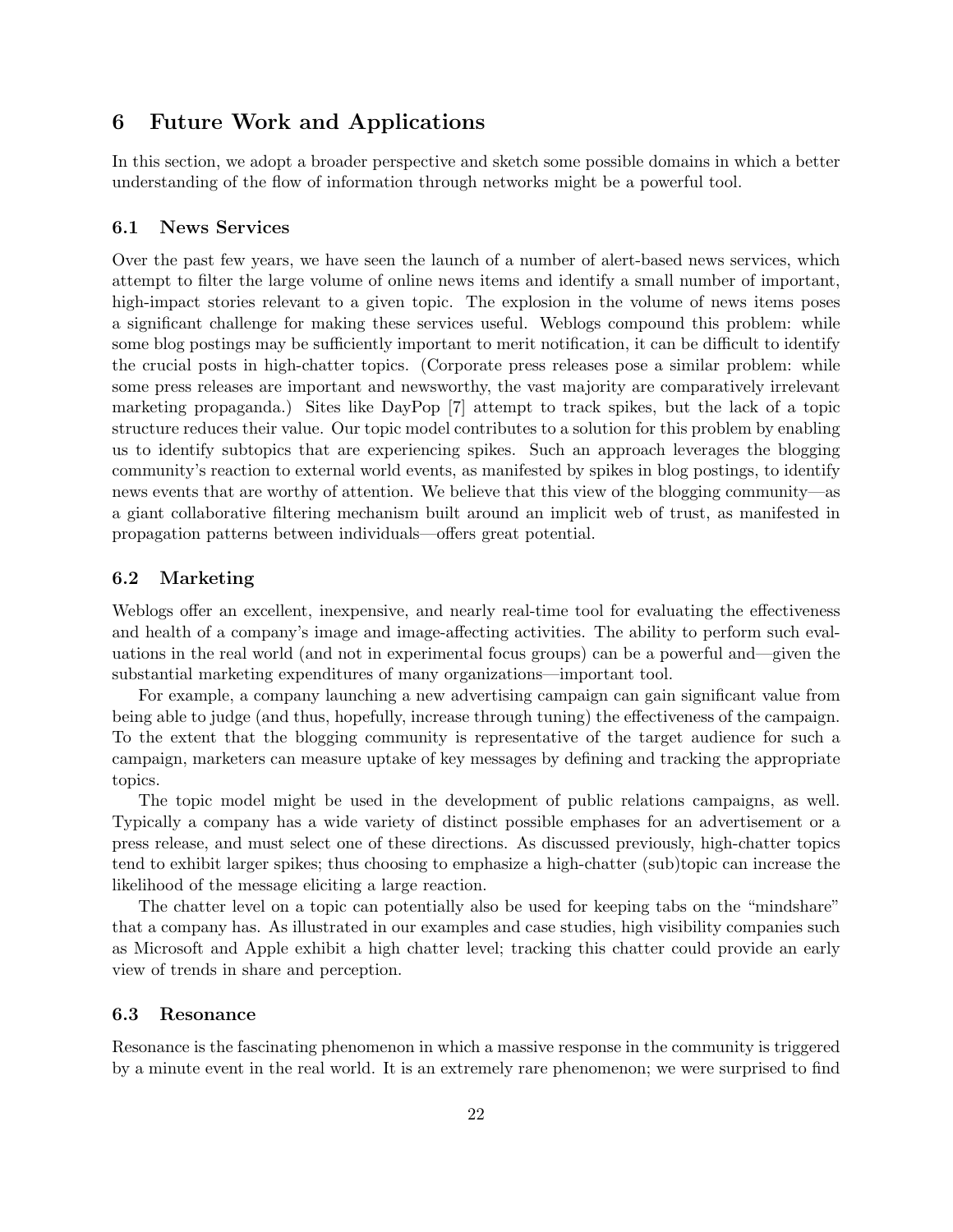even a few instances of resonance in our data set. Understanding what causes resonance in networks like blogspace is an interesting future direction for research, from both the computational and the sociological perspective. The observation of the spontaneous generation of order from chaos is not new [26], but perhaps the access to blog data can shed new insight on this type of phenomenon. Resonance is the marketeers' Holy Grail [12]; a better understanding of the cause of resonance would have massive implications for marketing.

## References

- [1] Rakesh Agrawal and Ramakrishnan Srikant. Mining sequential patterns. In Proceedings of the Eleventh International Conference on Data Engineering, pages 3–14, 1995.
- [2] Réka Albert, Hawoong Jeong, and Albert-László Barabási. Error and attack tolerance of complex networks. Nature, 406:378–382, July 2000.
- [3] James Allan, editor. Topic Detection and Tracking: Event-based Information Organization. Kluwer International Series on Information Retrieval. Kluwer Academic Press, 2002.
- [4] Norman T. J. Bailey. The Mathematical Theory of Infectious Diseases and its Applications. Griffin, London, 2nd edition, 1975.
- [5] Venkatesh Bala and Sanjeev Goyal. A strategic analysis of network reliability. Review of Economic Design, 5:205–228, 2000.
- [6] B´ela Bollabas and Oliver Riordan. Robustness and vulnerability of scale-free random graphs. Internet Mathematics, 1(1):1–35, 2003.
- [7] Daypop. http://www.daypop.com.
- [8] A. Dempster, N. Laird, and D. Rubin. Maximum likelihood from incomplete data via the EM algorithm. Journal of the Royal Statistical Society Series B, 39(1):1–38, 1977.
- [9] Jared Diamond. Guns, Germs, and Steel. Random House, 1997.
- [10] Víctor M. Eguíluz and Konstantin Klemm. Epidemic threshold in structured scale-free networks. Physical Review Letters, 89(108701), 2002. cond-mat/0205439.
- [11] Michelle Girvan, Duncan S. Callaway, M. E. J. Newman, and Steven H. Strogatz. A simple model of epidemics with pathogen mutation. Physical Review E,  $65(031915)$ , 2002. nlin.CD/ 0105044.
- [12] Malcolm Gladwell. The Tipping Point: How little things can make a big difference. Little Brown & Co., 2000.
- [13] Jacob Goldenberg, Barak Libai, and Eitan Muller. Talk of the network: A complex systems look at the underlying process of word-of-mouth. *Marketing Letters*, 12(3):211–223, 2001.
- [14] Mark Granovetter. Threshold models of collective behavior. American Journal of Sociology, 83(6):1420–1443, 1987.